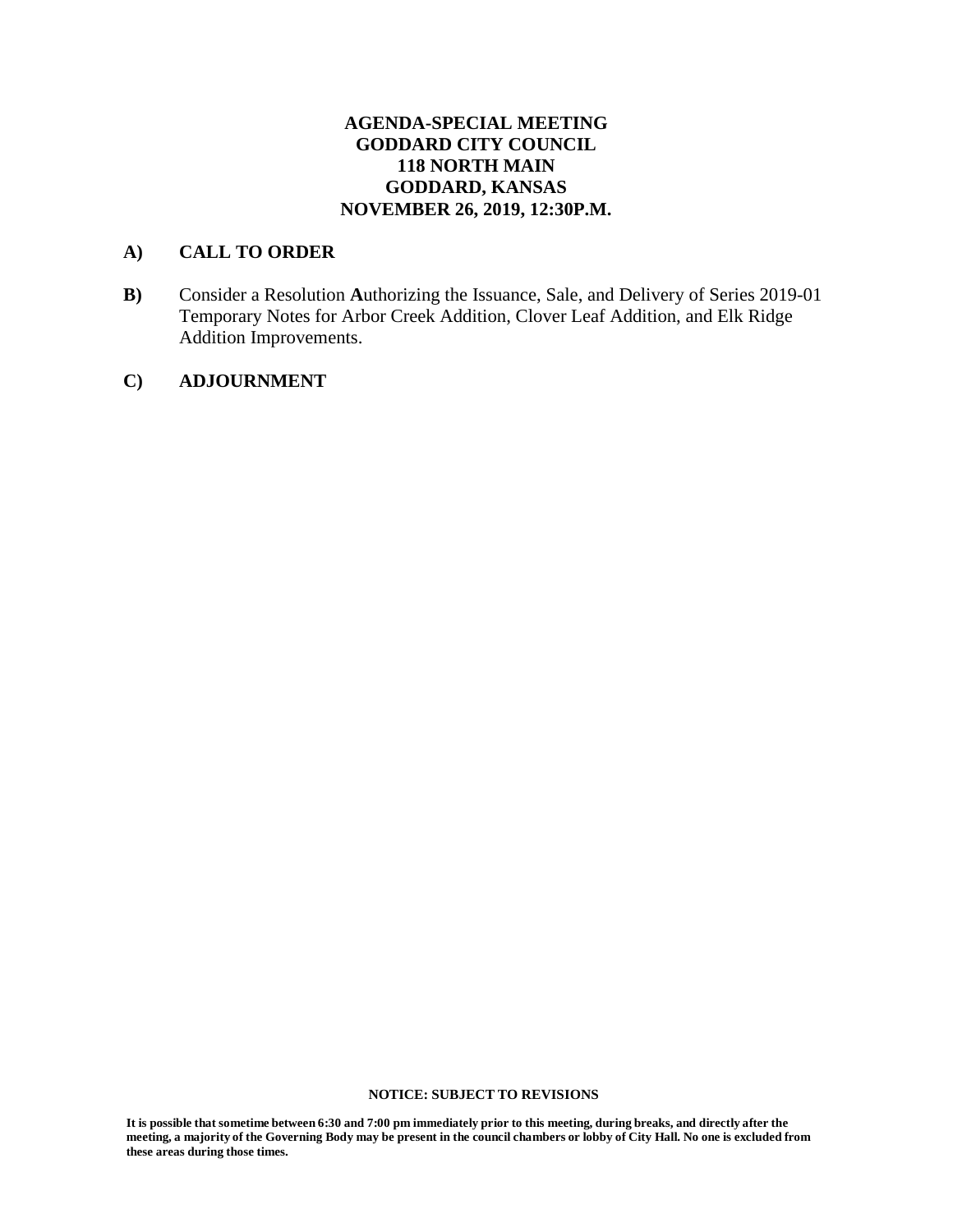# **Agenda Item H.1**

# **City of Goddard Special City Council Meeting November 26, 2019**

| Mayor and City Council                                           |
|------------------------------------------------------------------|
| Resolution Authorizing the Issuance, Sale, & Delivery of General |
| Obligation (GO) Temporary Notes Series 2019-01 for Arbor Creek   |
| Addition, Clover Leaf Addition, & Elk Ridge Addition             |
| City Council                                                     |
| <b>City Administration</b>                                       |
| <b>New Business</b>                                              |
|                                                                  |

**Background:** The City Council accepted petitions and adopted resolutions for improvements to the next phase of development at Arbor Creek (Res. 19-06 – 19-14), Clover Leaf (Res. 19-19 – 19-22), & Elk Ridge (Res. 19-15 – 19-18) Additions on May 6, 2019 regular City Council meeting. On November 4<sup>th</sup> the City Council adopted Resolution 19-31 authorizing the solicitation of bids for improvements listed below.

| <b>Project Description</b>             | Res. No. | Authority (K.S.A.)     | <b>Estimated</b><br>$Cost*$ |
|----------------------------------------|----------|------------------------|-----------------------------|
| <b>Arbor Creek Addition</b>            |          |                        |                             |
| Grading                                | $19-30$  | K.S.A. 12-6a01 et seq. | \$287,000                   |
| Paving                                 | 19-12    | K.S.A. 12-6a01 et seq. | 655,000                     |
| <b>Sanitary Sewer</b>                  | 19-08    | K.S.A. 12-6a01 et seq. | 457,000                     |
| <b>Storm Water Sewer</b>               | $19-10$  | K.S.A. 12-6a01 et seq. | 336,000                     |
| Water                                  | 19-29    | K.S.A. 12-6a01 et seq. | 188,000                     |
| <b>Clover Leaf Farm Addition-Ph 1</b>  |          |                        |                             |
| Paving                                 | $19-21$  | K.S.A. 12-6a01 et seq. | 529,000                     |
| <b>Sanitary Sewer</b>                  | 19-19    | K.S.A. 12-6a01 et seq. | 586,000                     |
| Water                                  | 19-22    | K.S.A. 12-6a01 et seq. | 172,000                     |
| <b>Storm Water Drain</b>               | 19-20    | K.S.A. 12-6a01 et seq. | 924,000                     |
| Elk Ridge Addition-Ph 3                |          |                        |                             |
| Paving                                 | 19-17    | K.S.A. 12-6a01 et seq. | 420,000                     |
| <b>Sanitary Sewer</b>                  | 19-26    | K.S.A. 12-6a01 et seq. | 260,000                     |
| Water                                  | 19-27    | K.S.A. 12-6a01 et seq. | 111,800                     |
| Water Main                             | 19-28    | K.S.A. 12-6a01 et seq. | 39,000                      |
| <b>Arbor Creek Addition--Collector</b> |          |                        |                             |
| Paving                                 | 19-11    | K.S.A. 12-6a01 et seq. | 517,000                     |
| <b>Sanitary Sewer</b>                  | 19-07    | K.S.A. 12-6a01 et seq. | 80,000                      |
| <b>Storm Water</b>                     | 19-09    | K.S.A. 12-6a01 et seq. | 217,000                     |
| Water                                  | 19-13    | K.S.A. 12-6a01 et seq. | 154,000                     |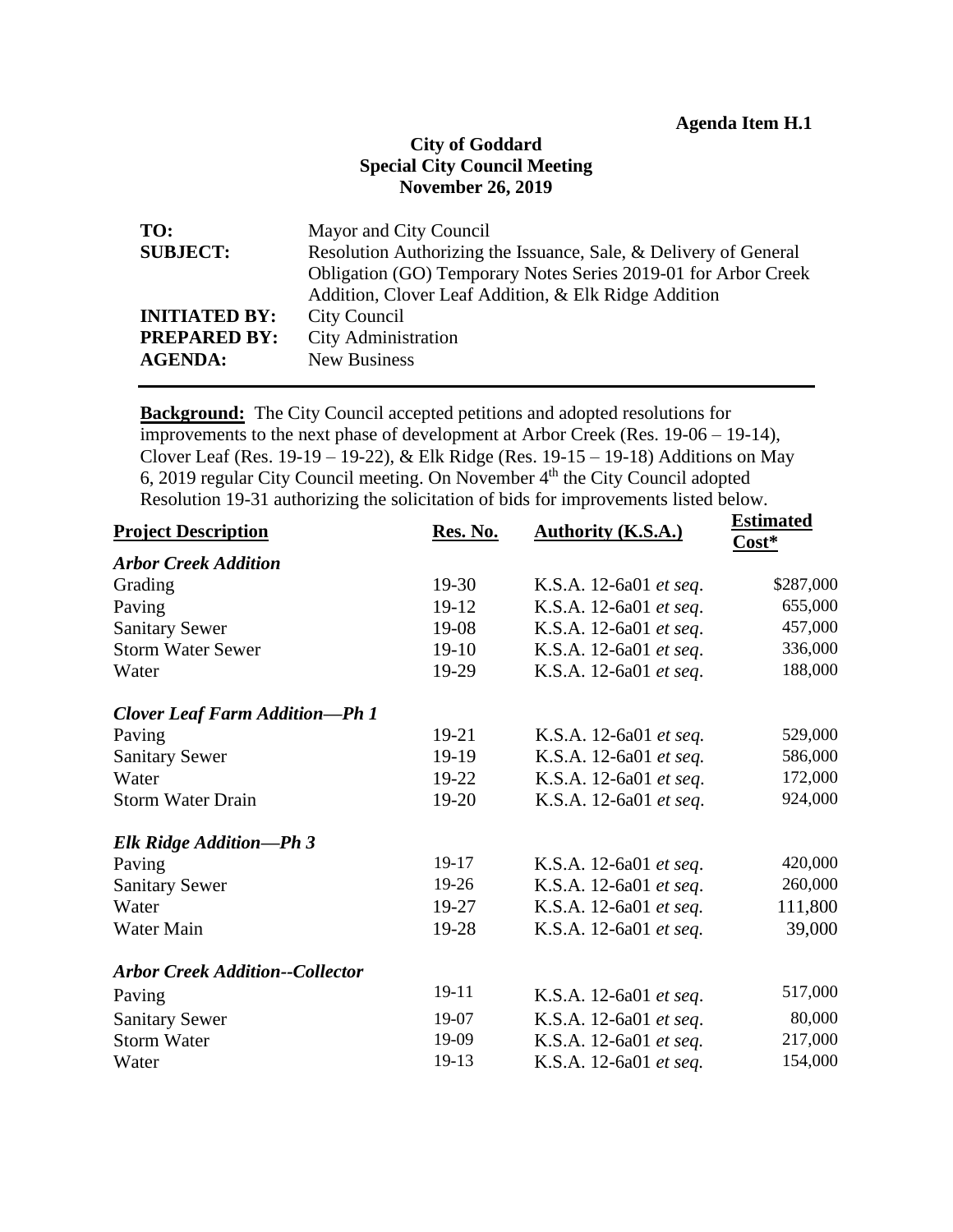Staff planned to present this sale resolution at the December  $2<sup>nd</sup>$  regular meeting however favorable market conditions necessitate immediate action, hence this special meeting to authorize the issuance, sale, & delivery of \$6,310,000 in General Obligation Temporary Notes.

**Analysis**: The resolution authorizes the issuance, sale, and delivery of the notes. It also authorizes the Mayor, City staff, financial advisor, and bond counsel to execute the necessary action to complete the delivery and filing of the notes. Specific actions authorized include the following: Transcript certificate, certifying the accuracy & effectiveness of the resolution; Issuer/Agent Agreement, provides the State Treasurer to serve as paying agent and bond register of the notes; Underwriter Agreement, directs the Depository Trust Company to safekeep the notes pending closing on December 18, 2019; Closing Certificate, is required to formally close the issuance of the notes; and the Note Purchase Agreement between the City as Seller and the purchaser..

The bonds will be issued with a principle amount of \$6,310,000 plus interest charges for a term of 3 years with a redemption option after June 1, 2021. Payment of the notes will be made on June  $1<sup>st</sup>$  & December  $1<sup>st</sup>$  of each year.

These notes are issued with a rating of  $SP1+$  which is the best short-term rating issued by Standard and Poors (S&P). This rating provides at least  $\frac{1}{4}$  of a point in interest rate savings. The SP1+ rating reflects "a very strong capacity to pay debt service." This is the short-term equivalent of a AAA bond rating.

S&P also issued a long-term rating of AA-/Stable, which differs from the AAA rating "only in a small degree" and our capacity to meet long-term obligations "is very strong"" Additional information on the City's bond rating will be provided at the December 2nd regular city council meeting.

Goddard is one of the smallest cities in the nation to have a bond rating, let alone one of this quality.

**Financial:** There is small publication expense associated with the adoption of this resolution. Failure to adopt the resolution will require payment of the previously authorized improvement costs from the City At-Large within the Bond & Interest Fund.

**Legal Considerations:** Approved as to form

**Recommendations/Actions:** It is recommended the City Council: Adopt the proposed resolution.

- A) Waive the reading of the resolution (Voice)
- B) Consider the resolution (Voice)
	- a. Mayor declares the resolution adopted

**Attachments:** Resolution with attachments (35 pages)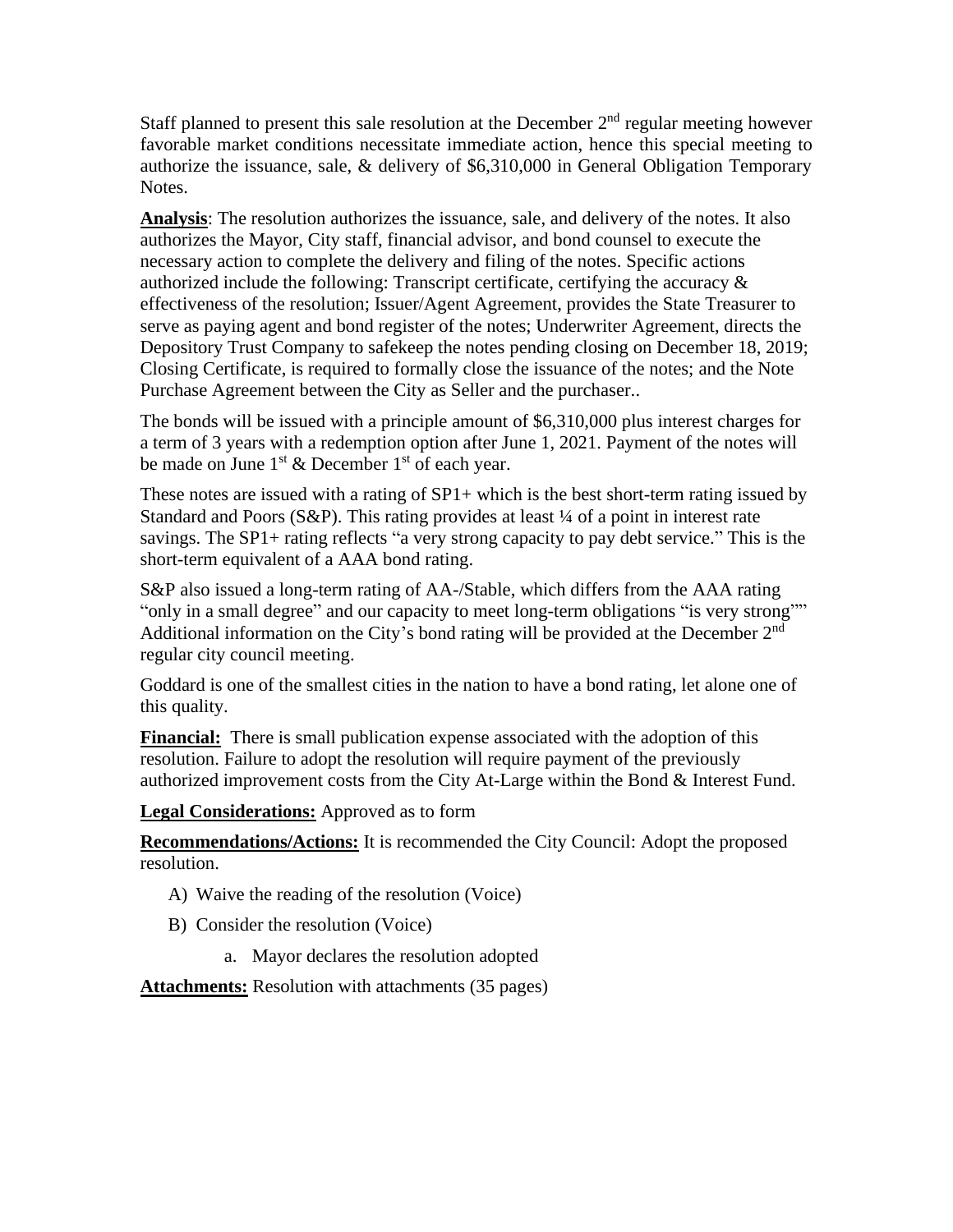**RESOLUTION NO. \_\_\_\_\_**

**OF**

**THE CITY OF GODDARD, KANSAS**

**ADOPTED**

**NOVEMBER 26, 2019**

**\$6,310,000 GENERAL OBLIGATION TEMPORARY NOTES SERIES 2019-1**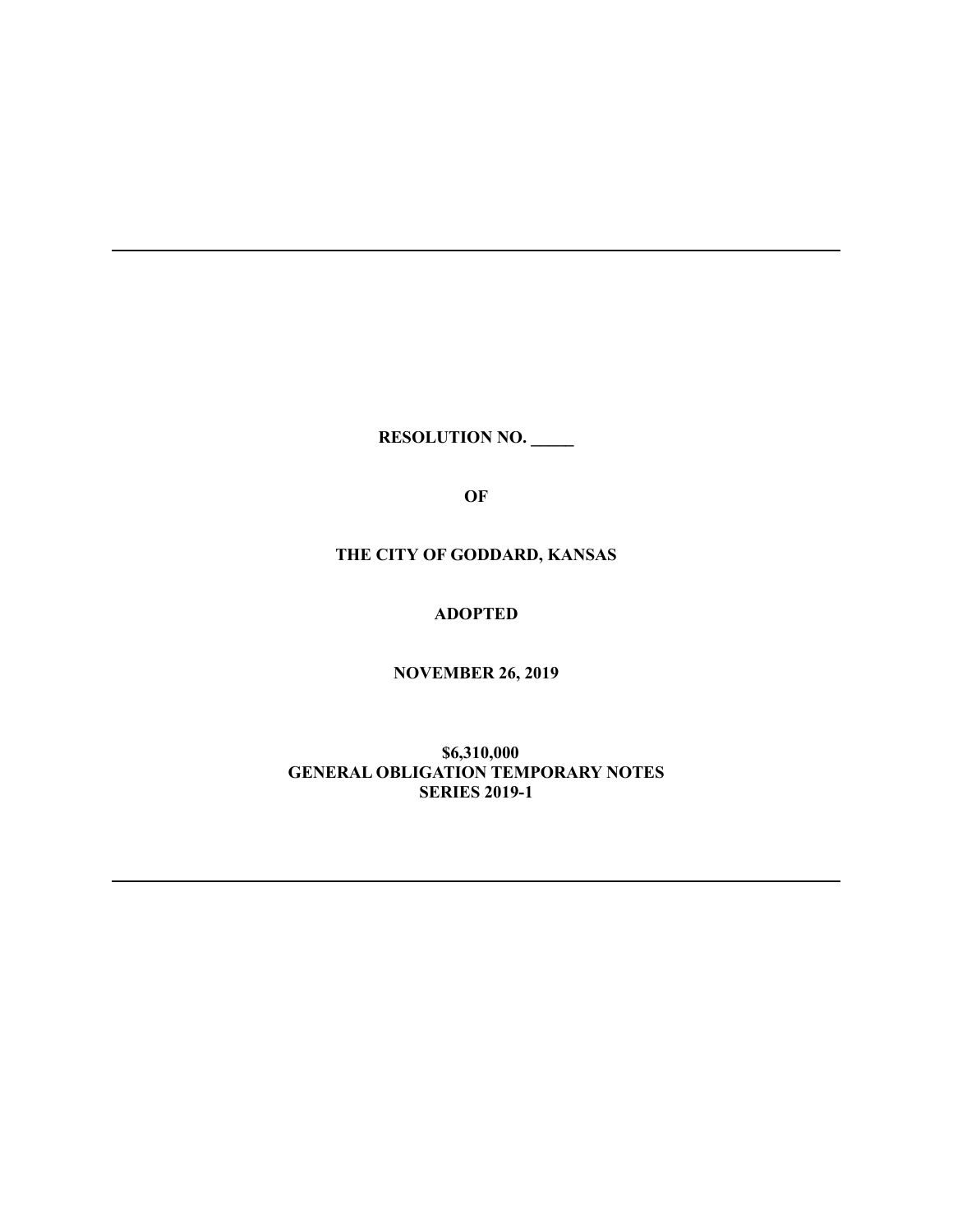## **RESOLUTION**

# **TABLE OF CONTENTS**

# **ARTICLE I DEFINITIONS**

|--|--|--|--|

# **ARTICLE II AUTHORIZATION AND DETAILS OF THE NOTES**

## **ARTICLE III REDEMPTION OF NOTES**

# **ARTICLE IV SECURITY FOR NOTES**

## **ARTICLE V ESTABLISHMENT OF FUNDS AND ACCOUNTS**

# **DEPOSIT AND APPLICATION OF NOTE PROCEEDS**

# **ARTICLE VI DEFAULT AND REMEDIES**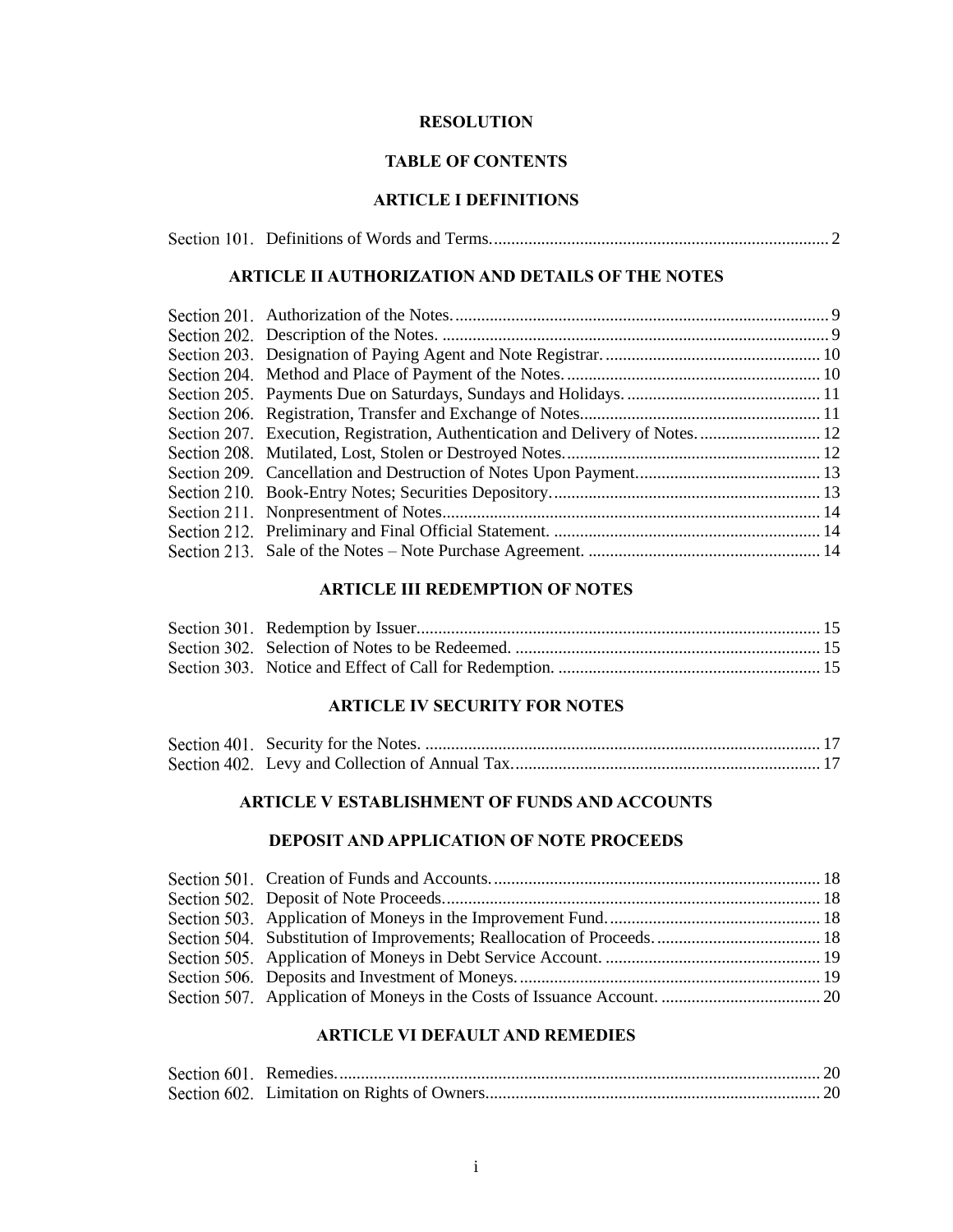|--|--|--|

# **ARTICLE VII DEFEASANCE**

|--|--|--|--|--|--|

# **ARTICLE VIII TAX COVENANTS**

# ARTICLE IX CONTINUING DISCLOSURE REQUIREMENTS

| Section 902. Failure to Comply with Continuing Disclosure Requirements.  22 |  |
|-----------------------------------------------------------------------------|--|

# **ARTICLE X MISCELLANEOUS PROVISIONS**

# [BALANCE OF PAGE INTENTIONALLY LEFT BLANK]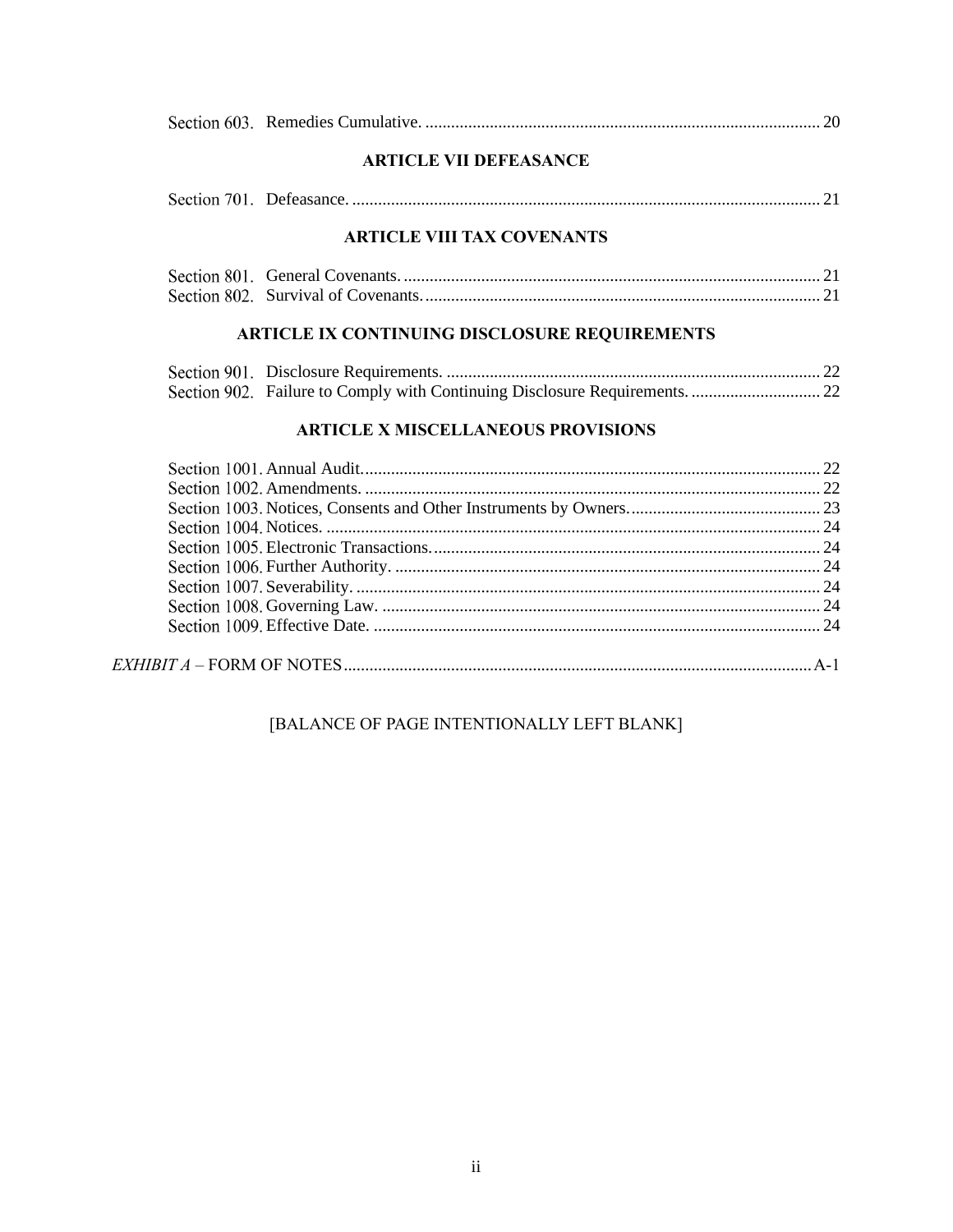# **RESOLUTION NO. \_\_\_\_\_**

# **A RESOLUTION AUTHORIZING AND DIRECTING THE ISSUANCE, SALE AND DELIVERY OF \$6,310,000 IN THE AGGREGATE PRINCIPAL AMOUNT OF GENERAL OBLIGATION TEMPORARY NOTES, SERIES 2019-1, OF THE CITY OF GODDARD, KANSAS; PROVIDING FOR THE LEVY AND COLLECTION OF AN ANNUAL TAX, IF NECESSARY, FOR THE PURPOSE OF PAYING THE PRINCIPAL OF AND INTEREST ON SAID NOTES AS THEY BECOME DUE; MAKING CERTAIN COVENANTS AND AGREEMENTS TO PROVIDE FOR THE PAYMENT AND SECURITY THEREOF; AND AUTHORIZING CERTAIN OTHER DOCUMENTS AND ACTIONS CONNECTED THEREWITH.**

**WHEREAS,** the City of Goddard, Kansas (the "Issuer") is a municipal corporation, duly created, organized and existing under the Constitution and laws of the State; and

**WHEREAS,** pursuant to the provisions of the laws of the State of Kansas applicable thereto, by proceedings duly had, the governing body of the Issuer has authorized the following improvements (collectively, the "Improvements") to be made in the City, to-wit:

| <b>Project Description</b>             | Res. No. | <b>Authority (K.S.A.)</b> | <b>Estimated</b><br>Cost* |
|----------------------------------------|----------|---------------------------|---------------------------|
| <b>Arbor Creek Addition</b>            |          |                           |                           |
| Grading                                | $19-30$  | K.S.A. 12-6a01 et seq.    | \$287,000                 |
| Paving                                 | 19-12    | K.S.A. 12-6a01 et seq.    | 655,000                   |
| <b>Sanitary Sewer</b>                  | $19-08$  | K.S.A. 12-6a01 et seq.    | 457,000                   |
| <b>Storm Water Sewer</b>               | $19-10$  | K.S.A. 12-6a01 et seq.    | 336,000                   |
| Water                                  | 19-29    | K.S.A. 12-6a01 et seq.    | 188,000                   |
| <b>Clover Leaf Farm Addition-Ph 1</b>  |          |                           |                           |
| Paving                                 | $19-21$  | K.S.A. 12-6a01 et seq.    | 529,000                   |
| <b>Sanitary Sewer</b>                  | 19-19    | K.S.A. 12-6a01 et seq.    | 586,000                   |
| Water                                  | $19-22$  | K.S.A. 12-6a01 et seq.    | 172,000                   |
| <b>Storm Water Drain</b>               | 19-20    | K.S.A. 12-6a01 et seq.    | 924,000                   |
| Elk Ridge Addition-Ph 3                |          |                           |                           |
| Paving                                 | 19-17    | K.S.A. 12-6a01 et seq.    | 420,000                   |
| <b>Sanitary Sewer</b>                  | $19-26$  | K.S.A. 12-6a01 et seq.    | 260,000                   |
| Water                                  | 19-27    | K.S.A. 12-6a01 et seq.    | 111,800                   |
| Water Main                             | 19-28    | K.S.A. 12-6a01 et seq.    | 39,000                    |
| <b>Arbor Creek Addition--Collector</b> |          |                           |                           |
| Paving                                 | 19-11    | K.S.A. 12-6a01 et seq.    | 517,000                   |
| <b>Sanitary Sewer</b>                  | 19-07    | K.S.A. 12-6a01 et seq.    | 80,000                    |
| <b>Storm Water</b>                     | 19-09    | K.S.A. 12-6a01 et seq.    | 217,000                   |
| Water                                  | 19-13    | K.S.A. 12-6a01 et seq.    | 154,000                   |

\*Does not include temporary interest or finance costs incurred during the course of design and construction of the Improvements, and also does not include an increase at the pro rata rate of 1 percent per month from and after adoption of the foregoing resolutions authorizing the Improvements; and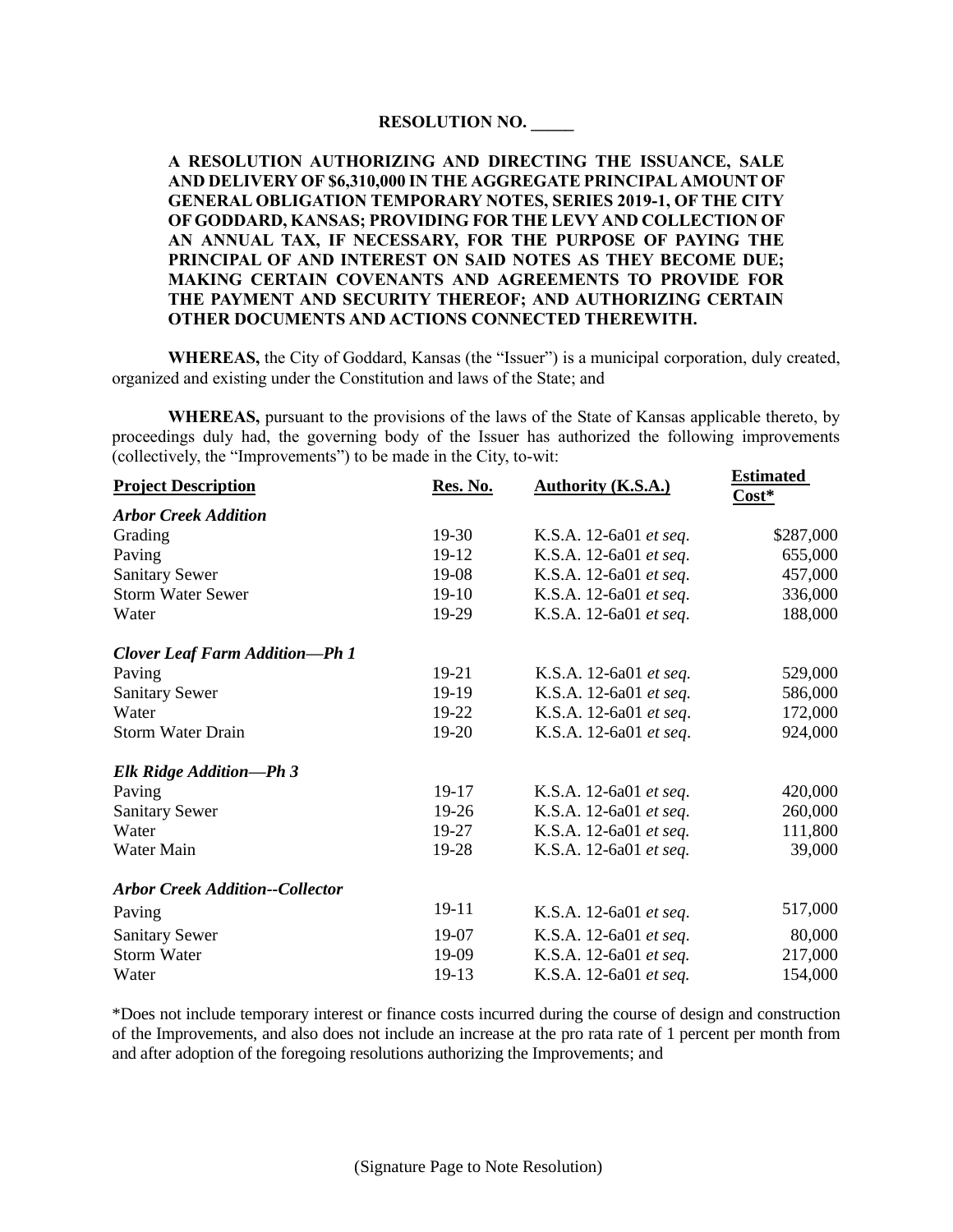**WHEREAS,** the governing body of the Issuer is authorized by law to issue general obligation bonds to pay the costs of the Improvements; and

**WHEREAS,** it is necessary for the Issuer to provide cash funds (from time to time) to meet its obligations incurred in constructing the Improvements prior to the completion thereof and the issuance of the Issuer's general obligation bonds, and it is desirable and in the interest of the Issuer that such funds be raised by the issuance of temporary notes of the Issuer pursuant to the Act; and

**WHEREAS**, none of such general obligation bonds or temporary notes heretofore authorized have been issued and the Issuer proposes to issue its temporary notes to pay the costs of the Improvements; and

**WHEREAS,** the governing body of the Issuer hereby finds and determines that it is necessary for the Issuer to authorize the issuance and delivery of the General Obligation Temporary Notes, Series 2019- 1 in the principal amount of \$6,310,000 to pay costs of the Improvements.

# **NOW, THEREFORE, BE IT RESOLVED BY THE GOVERNING BODY OF THE CITY OF GODDARD, KANSAS, AS FOLLOWS:**

## **ARTICLE I**

#### **DEFINITIONS**

**Definitions of Words and Terms.** In addition to words and terms defined elsewhere herein, the following words and terms as used in this Note Resolution shall have the meanings hereinafter set forth. Unless the context shall otherwise indicate, words importing the singular number shall include the plural and vice versa, and words importing persons shall include firms, associations and corporations, including public bodies, as well as natural persons.

**"Act"** means the Constitution and statutes of the State including K.S.A. 10-101 to 10-125, inclusive, specifically including K.S.A. 10-123, K.S.A. 10-620 *et seq*., K.S.A. 12-6a01 *et seq.*, all as amended and supplemented from time to time.

**"Authorized Denomination"** means \$5,000 or any integral multiples thereof.

**"Beneficial Owner"** of the Notes includes any Owner of the Notes and any other Person who, directly or indirectly has the investment power with respect to any of the Notes.

**"Bond and Interest Fund"** means the Bond and Interest Fund of the Issuer for its general obligation bonds.

**"Bond Counsel"** means the firm of Gilmore & Bell, P.C., or any other attorney or firm of attorneys whose expertise in matters relating to the issuance of obligations by states and their political subdivisions is nationally recognized and acceptable to the Issuer.

**"Business Day"** means a day other than a Saturday, Sunday or holiday on which the Paying Agent is scheduled in the normal course of its operations to be open to the public for conduct of its operations.

**"Cede & Co."** means Cede & Co., as nominee of DTC.

**"City"** means the City of Goddard, Kansas.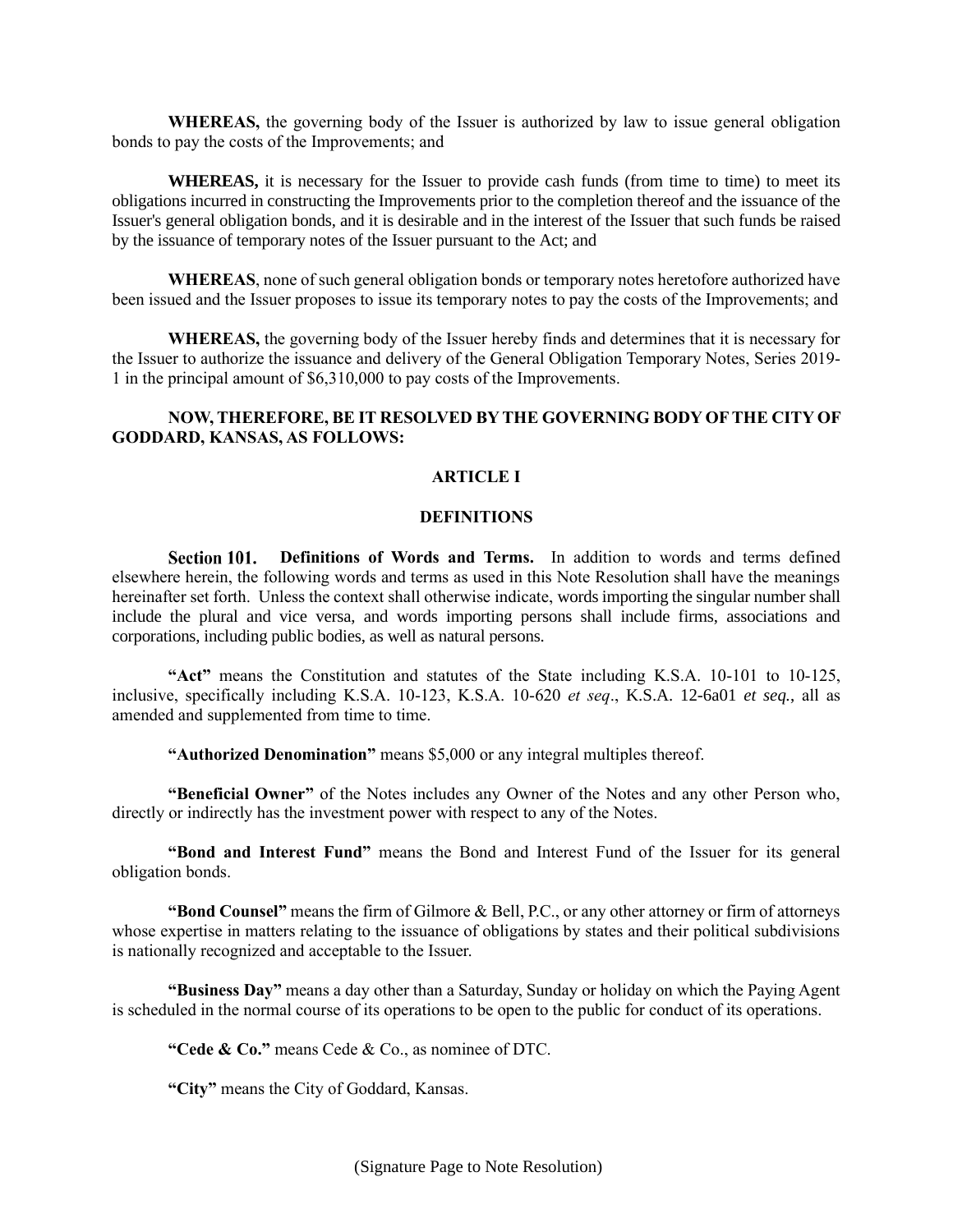**"Clerk"** means the duly elected/appointed and acting Clerk of the Issuer, or in the Clerk's absence, the duly appointed Deputy, Assistant or Acting Clerk of the Issuer.

**"Code"** means the Internal Revenue Code of 1986, as amended, and the applicable regulations proposed or promulgated thereunder of the United States Department of the Treasury.

**"Consulting Engineer"** means an independent engineer or engineering firm, having a favorable reputation for skill and experience in the construction, financing and operation of public facilities, at the time employed by the Issuer for the purpose of carrying out the duties imposed on the Consulting Engineer by this Note Resolution.

**"Costs of Issuance"** means all costs of issuing the Notes, including but not limited to all publication, printing, signing and mailing expenses in connection therewith, registration fees, financial advisory fees, all legal fees and expenses of Bond Counsel and other legal counsel, expenses incurred in connection with compliance with the Code, and all expenses incurred in connection with receiving ratings on the Notes.

**"Costs of Issuance Account"** means the Costs of Issuance Account for General Obligation Temporary Notes, Series 2019-1, created pursuant to *Section 501* hereof.

**"Dated Date"** means December 18, 2019.

**"Debt Service Account"** means the Debt Service Account for General Obligation Temporary Notes, Series 2019-1, created within the Bond and Interest Fund pursuant to *Section 501* hereof.

**"Debt Service Requirements"** means the aggregate principal payments and interest payments on the Notes for the period of time for which calculated; provided, however, that for purposes of calculating such amount, principal and interest shall be excluded from the determination of Debt Service Requirements to the extent that such principal or interest is payable from amounts deposited in trust, escrowed or otherwise set aside for the payment thereof with the Paying Agent or other commercial bank or trust company located in the State and having full trust powers.

**"Defaulted Interest"** means interest on any Note which is payable but not paid on any Interest Payment Date.

**"Defeasance Obligations"** means any of the following obligations:

(a) United States Government Obligations that are not subject to redemption in advance of their maturity dates; or

(b) obligations of any state or political subdivision of any state, the interest on which is excluded from gross income for federal income tax purposes and which meet the following conditions:

 $(1)$  the obligations are  $(i)$  not subject to redemption prior to maturity or  $(ii)$  the trustee for such obligations has been given irrevocable instructions concerning their calling and redemption and the issuer of such obligations has covenanted not to redeem such obligations other than as set forth in such instructions;

(2) the obligations are secured by cash or United States Government Obligations that may be applied only to principal of, premium, if any, and interest payments on such obligations;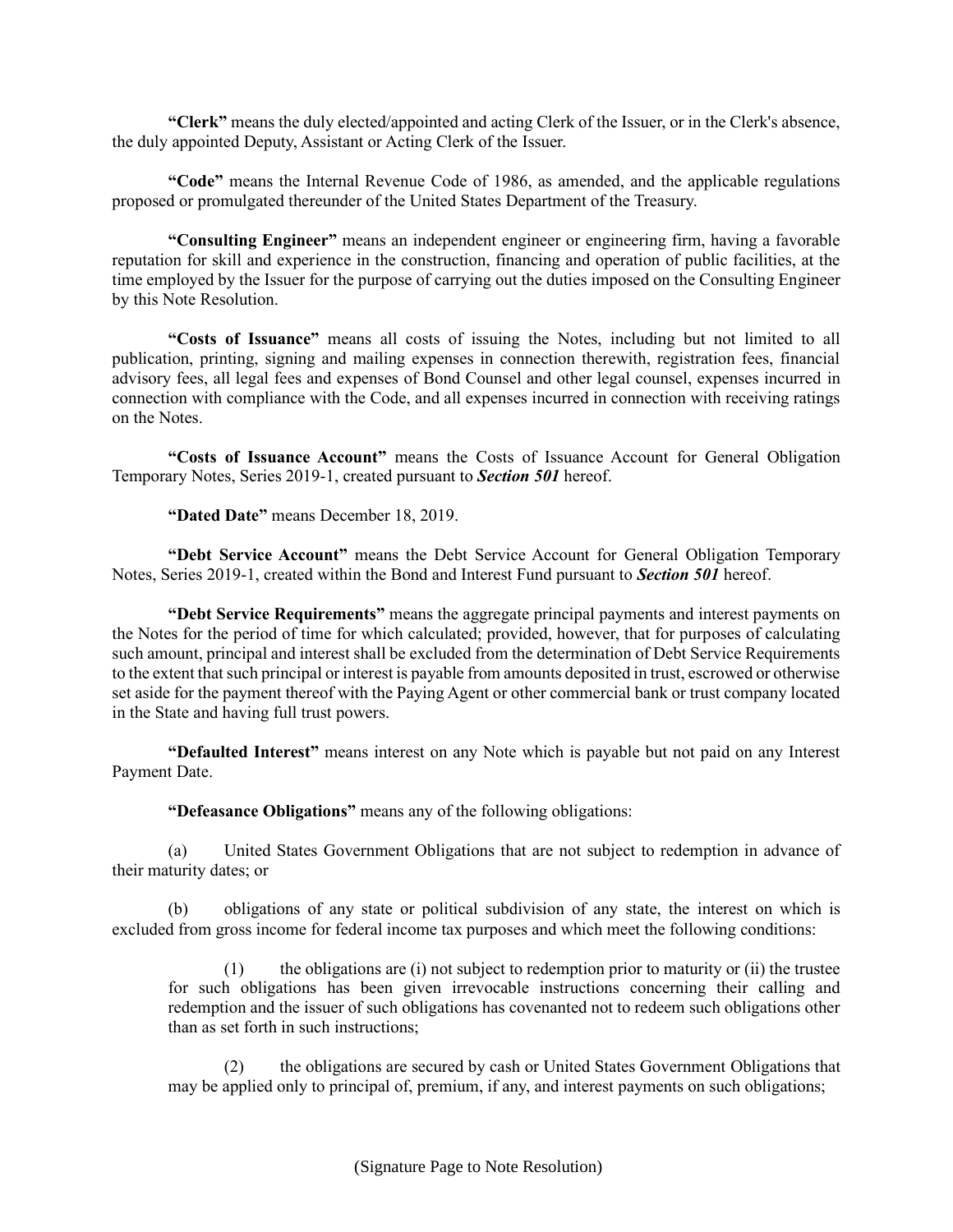(3) such cash and the principal of and interest on such United States Government Obligations (plus any cash in the escrow fund) are sufficient to meet the liabilities of the obligations;

(4) such cash and United States Government Obligations serving as security for the obligations are held in an escrow fund by an escrow agent or a trustee irrevocably in trust;

(5) such cash and United States Government Obligations are not available to satisfy any other claims, including those against the trustee or escrow agent; and

such obligations are rated in a rating category by Moody's or Standard  $&$  Poor's that is no lower than the rating category then assigned by that Rating Agency to United States Government Obligations.

**"Derivative"** means any investment instrument whose market price is derived from the fluctuating value of an underlying asset, index, currency, futures contract, including futures, options and collateralized mortgage obligations.

**"Disclosure Undertaking"** means the Issuer's Continuing Disclosure Undertaking relating to the Notes, dated December 18, 2019, as may be amended and supplemented, relating to certain obligations contained in the SEC Rule.

**"DTC"** means The Depository Trust Company, a limited-purpose trust company organized under the laws of the State of New York, and its successors and assigns, including any successor securities depository duly appointed.

**"DTC Representation Letter"** means the Blanket Letter of Representation from the Issuer and the Paying Agent to DTC which provides for a book-entry system, or any agreement between the Issuer and Paying Agent and a successor securities depository duly appointed.

**"Event of Default"** means each of the following occurrences or events:

(a) Payment of the principal and of the redemption premium, if any, of any of the Notes shall not be made when the same shall become due and payable, either at Stated Maturity or by proceedings for redemption or otherwise;

(b) Payment of any installment of interest on any of the Notes shall not be made when the same shall become due; or

(c) The Issuer shall default in the due and punctual performance of any other of the covenants, conditions, agreements and provisions contained in the Notes or in this Note Resolution (other than the covenants relating to continuing disclosure requirements) on the part of the Issuer to be performed, and such default shall continue for thirty (30) days after written notice specifying such default and requiring same to be remedied shall have been given to the Issuer by the Owner of any of the Notes then Outstanding.

**"Federal Tax Certificate"** means the Issuer's Federal Tax Certificate related to Series 2019-1 Notes, dated as of the Issue Date, as the same may be amended or supplemented in accordance with the provisions thereof.

**"Financeable Costs"** means the amount of expenditure for an Improvement which has been duly authorized by action of the governing body of the Issuer to be financed by general obligation bonds, less: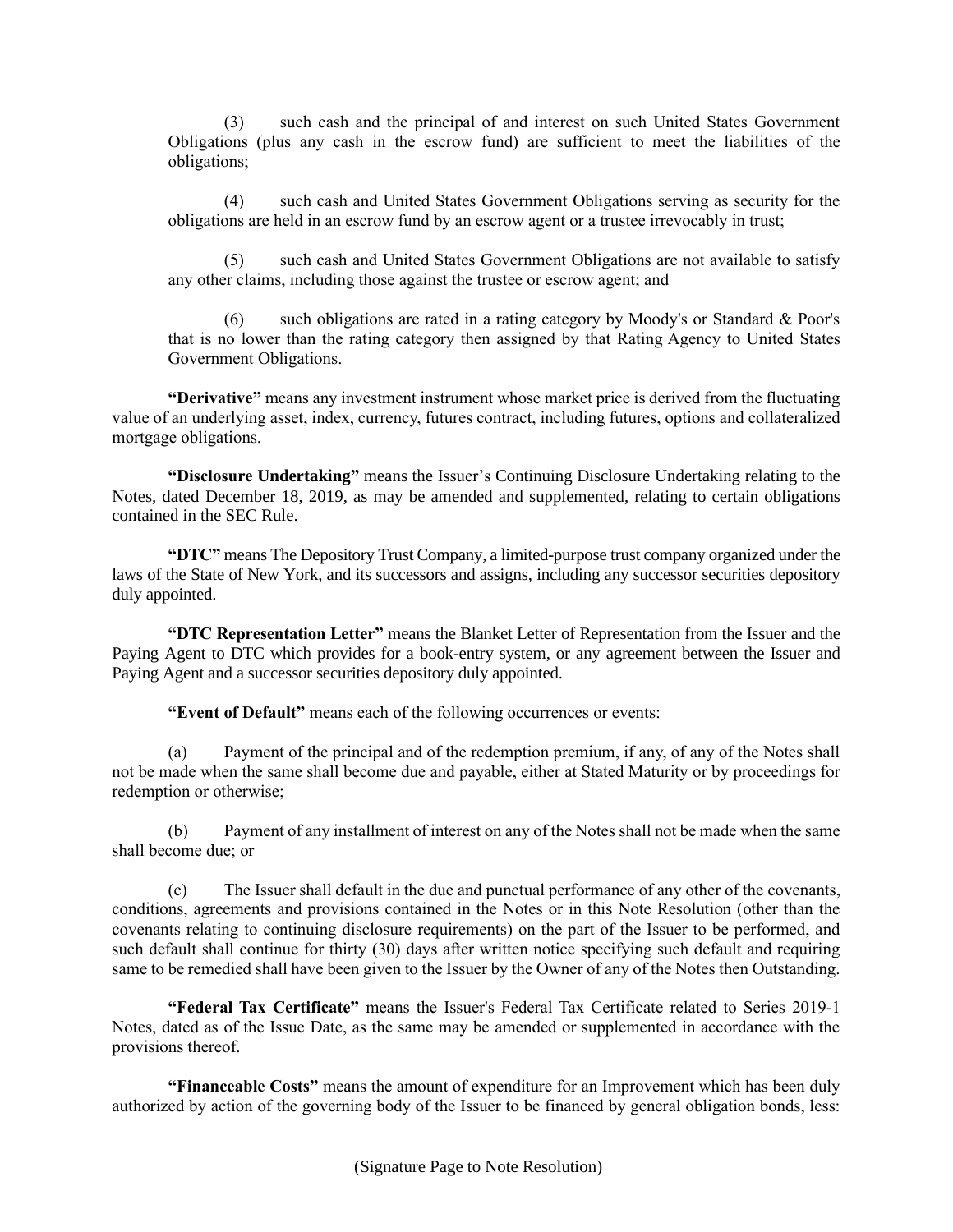(a) the amount of any temporary notes or general obligation bonds of the Issuer which are currently Outstanding and available to pay such Financeable Costs; and (b) any amount of Financeable Costs which has been previously paid by the Issuer or by any eligible source of funds unless such amounts are entitled to be reimbursed to the Issuer under State or federal law.

**"Fiscal Year"** means the twelve-month period ending on December 31.

**"Fitch"** means Fitch Ratings, a corporation organized and existing under the laws of the State of New York, and its successors and assigns, and, if such corporation shall be dissolved or liquidated or shall no longer perform the functions of a securities rating agency, "Fitch" shall be deemed to refer to any other nationally recognized securities rating agency designated by the Issuer.

**"Funds and Accounts"** means funds and accounts created by or referred to in *Section 501* hereof.

**"Governing Body"** means the City Council of the Issuer.

**"Improvement Fund"** means the Improvement Fund for General Obligation Temporary Notes, Series 2019-1 created pursuant to *Section 501* hereof.

**"Improvements"** means the improvements described on *Schedule I* to this Note Resolution and any Substitute Improvements.

**"Independent Accountant"** means an independent certified public accountant or firm of independent certified public accountants at the time employed by the Issuer for the purpose of carrying out the duties imposed on the Independent Accountant by this Note Resolution.

**"Interest Payment Date(s)"** means June 1 and December 1 in each year, beginning on June 1, 2020.

**"Issue Date"** means the date when the Issuer delivers the Notes to the Purchaser in exchange for the Purchase Price.

**"Issuer"** means the City and any successors or assigns.

**"Kroll"** means Kroll Bond Rating Agency, Inc., a corporation organized and existing under the laws of the State of Delaware, and its successors and assigns, and, if such corporation shall be dissolved or liquidated or shall no longer perform the functions of a securities rating agency, "Kroll" shall be deemed to refer to any other nationally recognized securities rating agency designated by the Issuer.

**"Maturity"** when used with respect to any Note means the date on which the principal of such Note becomes due and payable as therein and herein provided, whether at the Stated Maturity thereof or call for redemption or otherwise.

**"Mayor"** means the duly elected and acting Mayor, or in the Mayor's absence, the duly appointed and/or elected Deputy Mayor or Acting Mayor of the Issuer.

**"Moody's"** means Moody's Investors Service, a corporation organized and existing under the laws of the State of Delaware, and its successors and assigns, and, if such corporation shall be dissolved or liquidated or shall no longer perform the functions of a securities rating agency, "Moody's" shall be deemed to refer to any other nationally recognized securities rating agency designated by the Issuer.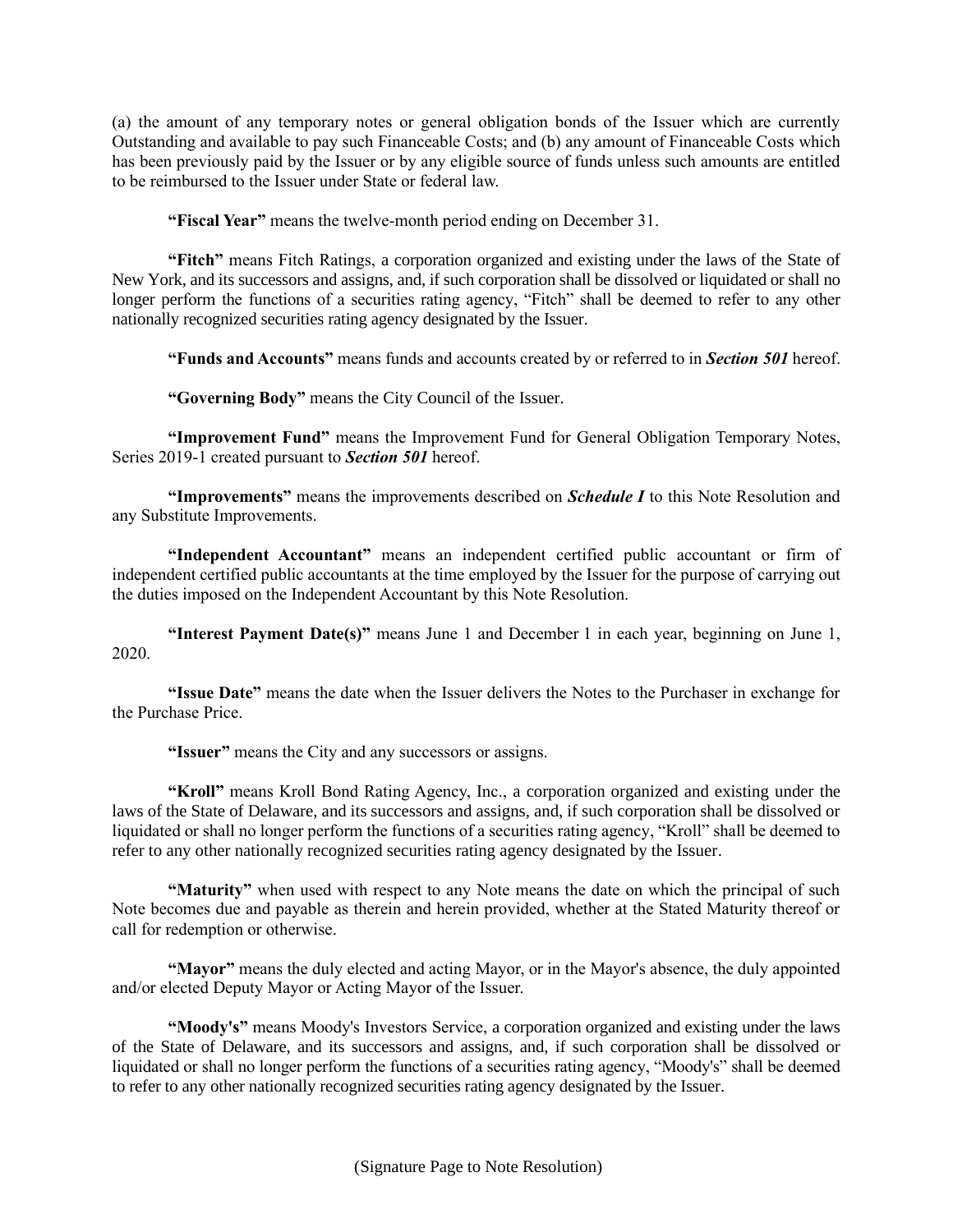**"Note Payment Date"** means any date on which principal of or interest on any Note is payable.

**"Note Purchase Agreement"** means the Note Purchase Agreement dated as of November 26, 2019 between the Issuer and the Purchaser.

**"Note Register"** means the books for the registration, transfer and exchange of Notes kept at the office of the Note Registrar.

**"Note Registrar"** means the State Treasurer and its successors and assigns.

**"Note Resolution"** means this resolution relating to the Notes.

**"Notes"** means the General Obligation Temporary Notes, Series 2019-1, in the aggregate principal amount of \$6,310,000, authorized and issued by the Issuer pursuant to this Note Resolution.

**"Notice Address"** means with respect to the following entities:

(a) To the Issuer at:

7651 E. Central Park Ave. Goddard, Kansas 67226 Fax: (316) 744-3739

(b) To the Paying Agent at:

State Treasurer of the State of Kansas Landon Office Building 900 Southwest Jackson, Suite 201 Topeka, Kansas 66612-1235 Fax: (785) 296-6976

(c) To the Purchaser:

Stifel, Nicolaus & Company, Inc. 301 North Main, Suite 800 Wichita, Kansas 67202 Fax: (316) 264-9370

(d) To the Rating Agency(ies):

Moody's Municipal Rating Desk 7 World Trade Center 250 Greenwich Street 23rd Floor New York, New York 10007

S&P Global Ratings, a division of S&P Global Inc. 55 Water Street, 38th Floor New York, New York 10004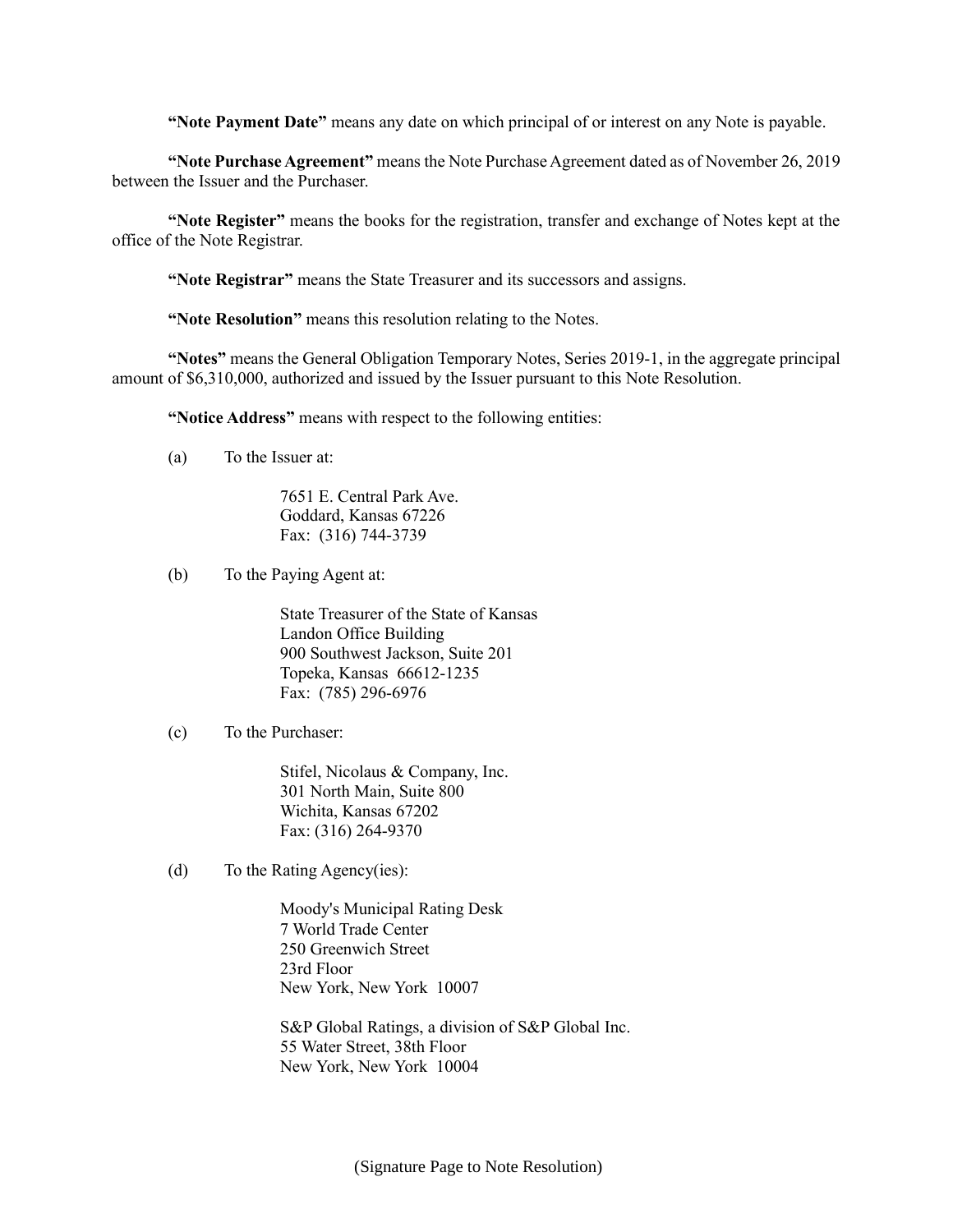Fitch Ratings One State Street Plaza New York, New York 10004

Kroll Bond Rating Agency 845 Third Avenue,  $4<sup>th</sup>$  Floor New York, New York 10022.

## **"Notice Representative"** means:

- (a) With respect to the Issuer, the City Clerk.
- (b) With respect to the Note Registrar and Paying Agent, the Director of Bond Services.
- (c) With respect to any Purchaser, the manager of its Municipal Bond Department.
- (d) With respect to any Rating Agency, any Vice President thereof.

**"Official Statement"** means Issuer's Official Statement relating to the Notes.

**"Outstanding"** means, when used with reference to the Notes, as of a particular date of determination, all Notes theretofore authenticated and delivered, except the following Notes:

(a) Notes theretofore canceled by the Paying Agent or delivered to the Paying Agent for cancellation;

(b) Notes deemed to be paid in accordance with the provisions of *Article VII* hereof; and

(c) Notes in exchange for or in lieu of which other Notes have been authenticated and delivered hereunder.

**"Owner"** when used with respect to any Note means the Person in whose name such Note is registered on the Note Register. Whenever consent of the Owners is required pursuant to the terms of this Note Resolution, and the Owner of the Notes, as set forth on the Note Register, is Cede & Co., the term Owner shall be deemed to be the Beneficial Owner of the Notes.

**"Participants"** means those financial institutions for whom the Securities Depository effects bookentry transfers and pledges of securities deposited with the Securities Depository, as such listing of Participants exists at the time of such reference.

**"Paying Agent"** means the State Treasurer, and any successors and assigns.

**"Permitted Investments"** shall mean the investments hereinafter described, provided, however, no moneys or funds shall be invested in a Derivative: (a) investments authorized by K.S.A. 12-1675 and amendments thereto; (b) the municipal investment pool established pursuant to K.S.A. 12-1677a, and amendments thereto; (c) direct obligations of the United States Government or any agency thereof; (d) the Issuer's temporary notes issued pursuant to K.S.A. 10-123 and amendments thereto; (e) interest-bearing time deposits in commercial banks or trust companies located in the county or counties in which the Issuer is located which are insured by the Federal Deposit Insurance Corporation or collateralized by securities described in (c); (f) obligations of the federal national mortgage association, federal home loan banks, federal home loan mortgage corporation or government national mortgage association; (g) repurchase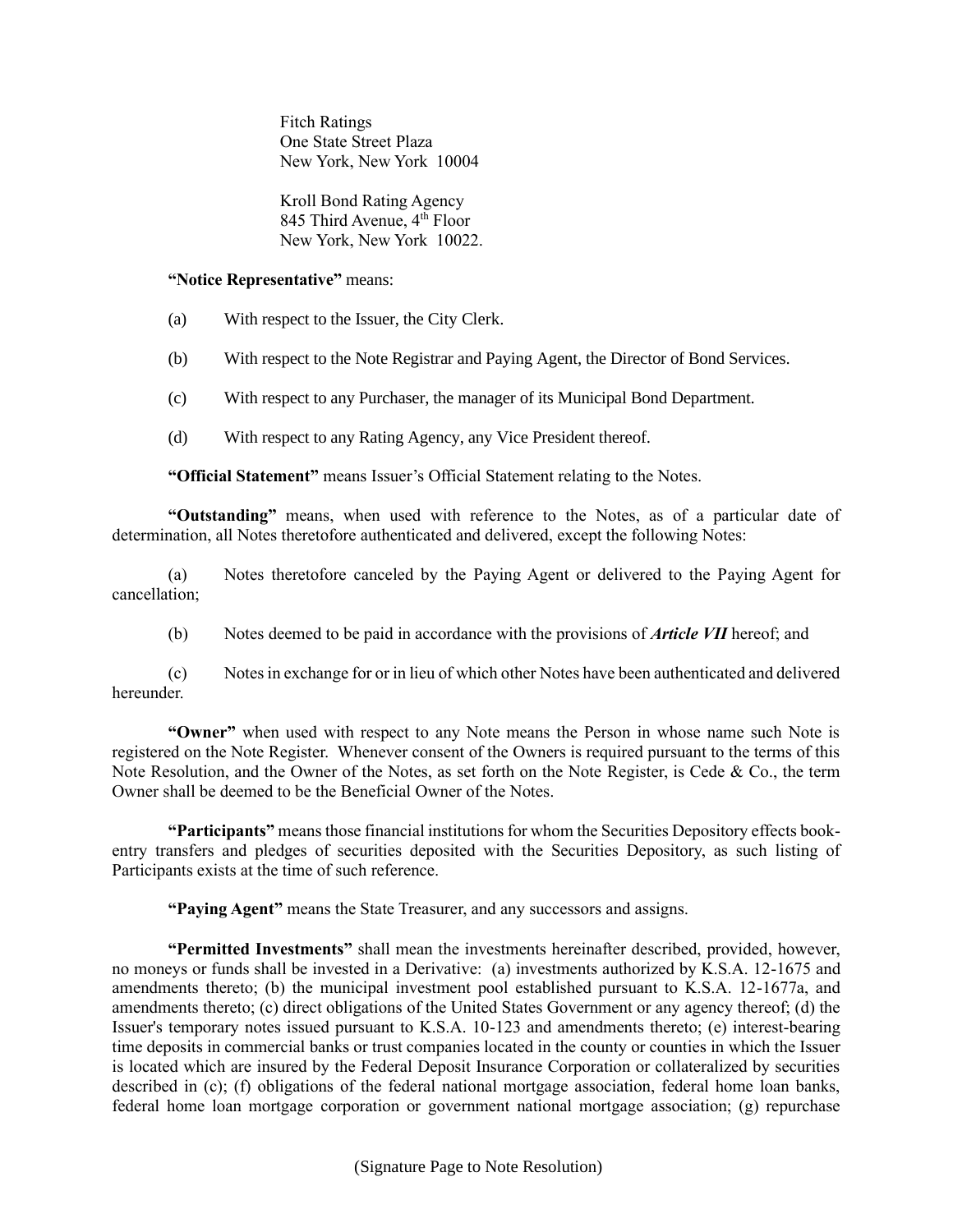agreements for securities described in (c) or (f); (h) investment agreements or other obligations of a financial institution the obligations of which at the time of investment are rated in either of the three highest rating categories by Moody's or Standard & Poor's; (i) investments and shares or units of a money market fund or trust, the portfolio of which is comprised entirely of securities described in (c) or (f); (j) receipts evidencing ownership interests in securities or portions thereof described in (c) or (f); (k) municipal bonds or other obligations issued by any municipality of the State as defined in K.S.A. 10-1101 which are general obligations of the municipality issuing the same; or (l) bonds of any municipality of the State as defined in K.S.A. 10-1101 which have been refunded in advance of their maturity and are fully secured as to payment of principal and interest thereon by deposit in trust, under escrow agreement with a bank, of securities described in (c) or (f), all as may be further restricted or modified by amendments to applicable State law.

**"Person"** means any natural person, corporation, partnership, joint venture, association, firm, jointstock company, trust, unincorporated organization, or government or any agency or political subdivision thereof or other public body.

**"Purchase Price"** means the amount set forth in the Note Purchase Agreement.

**"Purchaser"** means Stifel, Nicolaus & Company, Inc., Wichita, Kansas, the original purchaser of the Notes, and any successors and assigns.

**"Rating Agency"** means any company, agency or entity that provides financial ratings for the Notes.

**"Record Dates"** for the interest payable on any Interest Payment Date means the fifteenth day (whether or not a Business Day) of the calendar month next preceding such Interest Payment Date.

**"Redemption Date"** when used with respect to any Note to be redeemed means the date fixed for the redemption of such Note pursuant to the terms of this Note Resolution.

**"Redemption Price"** when used with respect to any Note to be redeemed means the price at which such Note is to be redeemed pursuant to the terms of this Note Resolution, including the applicable redemption premium, if any, but excluding installments of interest whose Stated Maturity is on or before the Redemption Date.

**"Replacement Notes"** means Notes issued to the Beneficial Owners of the Notes in accordance with *Article II* hereof.

**"SEC Rule"** means Rule 15c2-12 adopted by the Securities and Exchange Commission under the Securities Exchange Act of 1934.

**"Securities Depository"** means, initially, DTC, and its successors and assigns.

**"Special Record Date"** means the date fixed by the Paying Agent pursuant to *Article II* hereof for the payment of Defaulted Interest.

**"Standard & Poor's"** means S&P Global Ratings, a division of S&P Global Inc., a corporation organized and existing under the laws of the State of New York, and its successors and assigns, and, if such corporation shall be dissolved or liquidated or shall no longer perform the functions of a securities rating agency, Standard & Poor's shall be deemed to refer to any other nationally recognized securities rating agency designated by the Issuer.

**"State"** means the state of Kansas.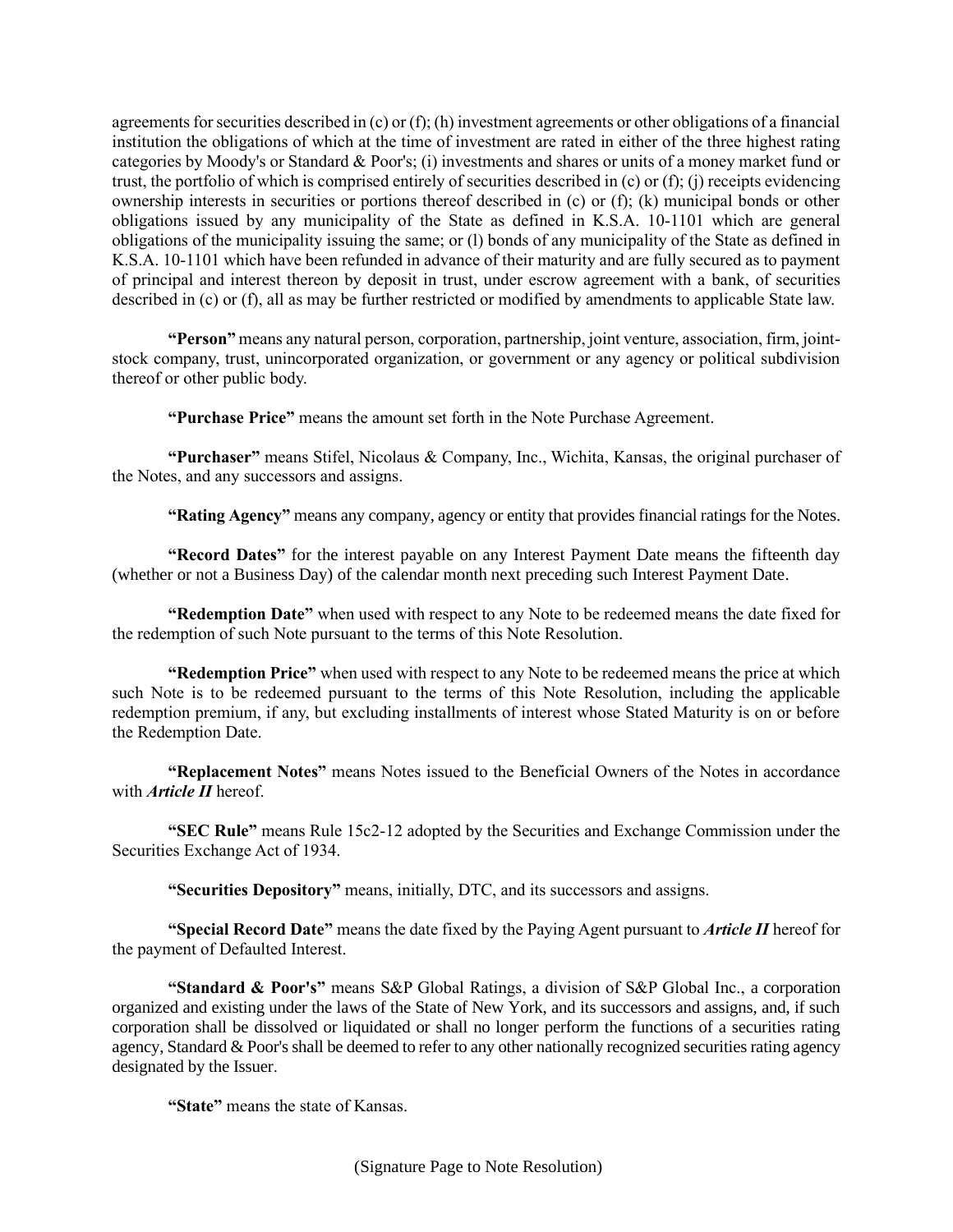**"State Treasurer"** means the duly elected Treasurer or, in the Treasurer's absence, the duly appointed Deputy Treasurer or acting Treasurer of the State.

**"Stated Maturity"** when used with respect to any Note or any installment of interest thereon means the date specified in such Note and this Note Resolution as the fixed date on which the principal of such Note or such installment of interest is due and payable.

**"Substitute Improvements"** means the substitute or additional improvements of the Issuer described in *Article V* hereof.

**"Treasurer"** means the duly appointed and/or elected Treasurer or, in the Treasurer's absence, the duly appointed Deputy Treasurer or acting Treasurer of the Issuer.

**"United States Government Obligations"** means bonds, notes, certificates of indebtedness, treasury bills or other securities constituting direct obligations of, or obligations the principal of and interest on which are fully and unconditionally guaranteed as to full and timely payment by, the United States of America, including evidences of a direct ownership interest in future interest or principal payment on obligations issued by the United States of America (including the interest component of obligations of the Resolution Funding Corporation), or securities which represent an undivided interest in such obligations, which obligations are rated in the highest rating category by a nationally recognized rating service and such obligations are held in a custodial account for the benefit of the Issuer.

## **ARTICLE II**

# **AUTHORIZATION AND DETAILS OF THE NOTES**

**Authorization of the Notes.** There shall be issued and hereby are authorized and Section 201. directed to be issued the General Obligation Temporary Notes, Series 2019-1, of the Issuer in the principal amount of \$6,310,000, for the purpose of providing funds to: (a) pay a portion of the costs of the Improvements, including interest on the Notes; and (b) pay Costs of Issuance.

**Description of the Notes.** The Notes shall consist of fully registered notes in Section 202. Authorized Denominations, and shall be numbered in such manner as the Note Registrar shall determine. All of the Notes shall be dated as of the Dated Date, shall become due in the amounts on the Stated Maturity, without option of prior redemption and payment, and shall bear interest at the rates per annum as follows:

| <b>Stated Maturity</b> | Principal   | <b>Annual Rate</b> |
|------------------------|-------------|--------------------|
| December 1             | Amount      | of Interest        |
| 2022                   | \$6,310,000 | $\frac{0}{0}$      |

The Notes shall bear interest at the above specified rates (computed on the basis of a 360-day year of twelve 30-day months) from the later of the Dated Date or the most recent Interest Payment Date to which interest has been paid on the Interest Payment Dates in the manner set forth in *Section 204* hereof.

Each of the Notes, as originally issued or issued upon transfer, exchange or substitution, shall be printed in accordance with the format required by the Attorney General of the State and shall be substantially in the form attached hereto as *EXHIBIT A* or as may be required by the Attorney General pursuant to the Notice of Systems of Registration for Kansas Municipal Bonds, 2 Kan. Reg. 921 (1983), in accordance with the Kansas Bond Registration Law, K.S.A. 10-620 *et seq*.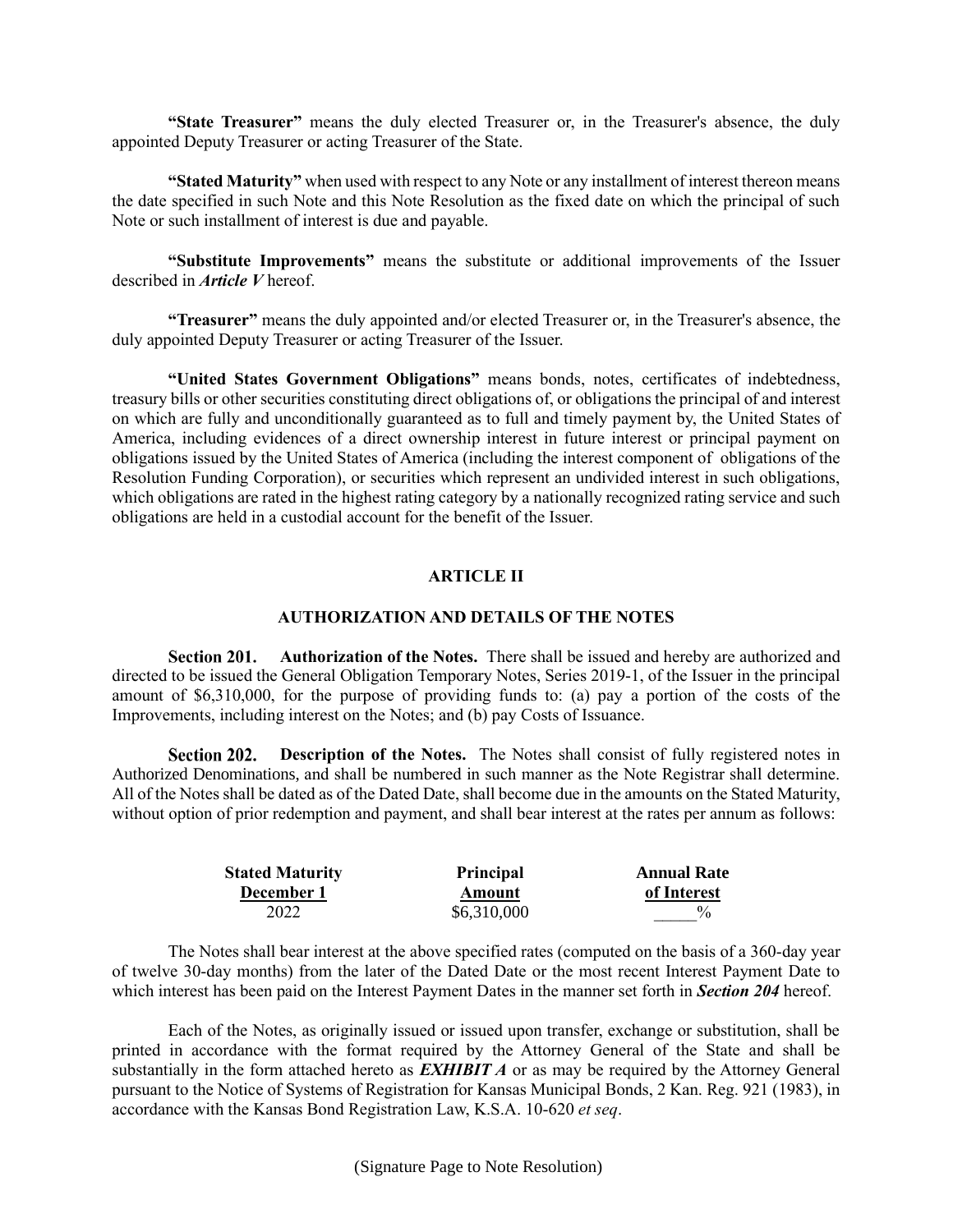Section 203. **Designation of Paying Agent and Note Registrar.** The State Treasurer is hereby designated as the Paying Agent for the payment of principal of and interest on the Note and Note Registrar with respect to the registration, transfer and exchange of Notes. The Mayor of the Issuer is hereby authorized and empowered to execute on behalf of the Issuer an agreement with the Note Registrar and Paying Agent for the Notes.

The Issuer will at all times maintain a Paying Agent and Note Registrar meeting the qualifications herein described for the performance of the duties hereunder. The Issuer reserves the right to appoint a successor Paying Agent or Note Registrar by (a) filing with the Paying Agent or Note Registrar then performing such function a certified copy of the proceedings giving notice of the termination of such Paying Agent or Note Registrar and appointing a successor, and (b) causing notice of appointment of the successor Paying Agent and Note Registrar to be given by first class mail to each Owner. No resignation or removal of the Paying Agent or Note Registrar shall become effective until a successor has been appointed and has accepted the duties of Paying Agent or Note Registrar.

Every Paying Agent or Note Registrar appointed hereunder shall at all times meet the requirements of K.S.A. 10-501 *et seq*. and K.S.A. 10-620 *et seq*., respectively.

**Method and Place of Payment of the Notes.** The principal of, or Redemption Section 204. Price, if any, and interest on the Notes shall be payable in any coin or currency which, on the respective dates of payment thereof, is legal tender for the payment of public and private debts.

The principal or Redemption Price of each Note shall be paid at Maturity to the Person in whose name such Note is registered on the Note Register at the Maturity thereof, upon presentation and surrender of such Note at the principal office of the Paying Agent. The interest payable on each Note on any Interest Payment Date shall be paid to the Owner of such Note as shown on the Note Register at the close of business on the Record Date for such interest (a) by check or draft mailed by the Paying Agent to the address of such Owner shown on the Note Register or at such other address as is furnished to the Paying Agent in writing by such Owner; or (b) in the case of an interest payment to Cede & Co. or any Owner of \$500,000 or more in aggregate principal amount of Notes, by electronic transfer to such Owner upon written notice given to the Note Registrar by such Owner, not less than 15 days prior to the Record Date for such interest, containing the electronic transfer instructions including the bank, ABA routing number and account number to which such Owner wishes to have such transfer directed.

Notwithstanding the foregoing provisions of this Section, any Defaulted Interest with respect to any Note shall cease to be payable to the Owner of such Note on the relevant Record Date and shall be payable to the Owner in whose name such Note is registered at the close of business on the Special Record Date for the payment of such Defaulted Interest, which Special Record Date shall be fixed as hereinafter specified in this paragraph. The Issuer shall notify the Paying Agent in writing of the amount of Defaulted Interest proposed to be paid on each Note and the date of the proposed payment (which date shall be at least 45 days after receipt of such notice by the Paying Agent) and shall deposit with the Paying Agent at the time of such notice an amount of money equal to the aggregate amount proposed to be paid in respect of such Defaulted Interest or shall make arrangements satisfactory to the Paying Agent for such deposit prior to the date of the proposed payment. Following receipt of such funds the Paying Agent shall fix a Special Record Date for the payment of such Defaulted Interest which shall be not more than 15 nor less than 10 days prior to the date of the proposed payment. The Paying Agent shall promptly notify the Issuer of such Special Record Date and, in the name and at the expense of the Issuer, shall cause notice of the proposed payment of such Defaulted Interest and the Special Record Date therefor to be mailed, by first class mail, postage prepaid, to each Owner of a Note entitled to such notice at the address of such Owner as it appears on the Note Register not less than 10 days prior to such Special Record Date.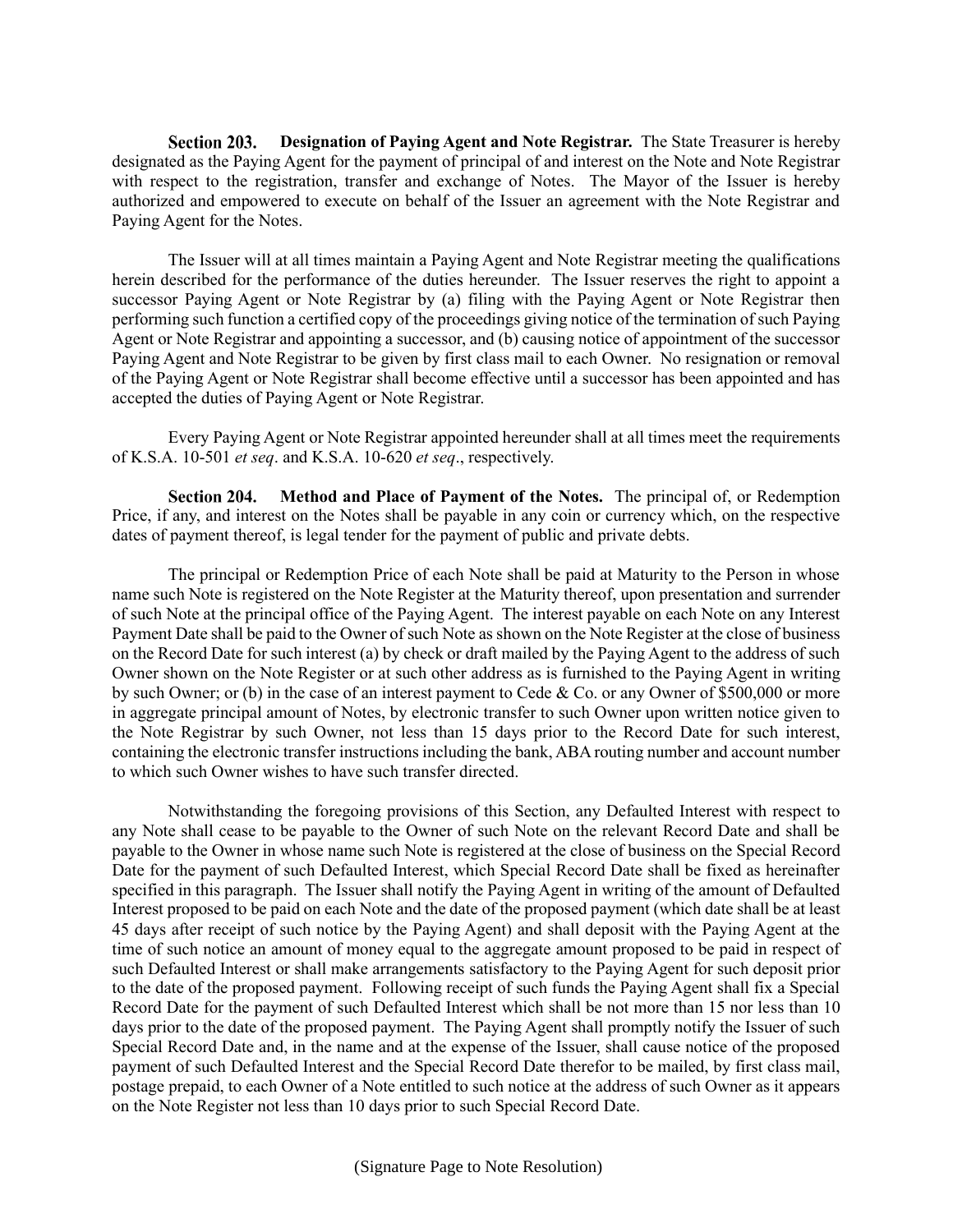The Paying Agent shall keep a record of payment of principal and Redemption Price of and interest on all Notes and at least annually shall forward a copy or summary of such records to the Issuer.

Section 205. **Payments Due on Saturdays, Sundays and Holidays.** In any case where a Note Payment Date is not a Business Day, then payment of principal, Redemption Price or interest need not be made on such Note Payment Date but may be made on the next succeeding Business Day with the same force and effect as if made on such Note Payment Date, and no interest shall accrue for the period after such Note Payment Date.

Section 206. **Registration, Transfer and Exchange of Notes.** The Issuer covenants that, as long as any of the Notes remain Outstanding, it will cause the Note Register to be kept at the office of the Note Registrar as herein provided. Each Note when issued shall be registered in the name of the Owner thereof on the Note Register.

Notes may be transferred and exchanged only on the Note Register as provided in this Section. Upon surrender of any Note at the principal office of the Note Registrar, the Note Registrar shall transfer or exchange such Note for a new Note or Notes in any Authorized Denomination of the same Stated Maturity and in the same aggregate principal amount as the Note that was presented for transfer or exchange.

Notes presented for transfer or exchange shall be accompanied by a written instrument or instruments of transfer or authorization for exchange, in a form and with guarantee of signature satisfactory to the Note Registrar, duly executed by the Owner thereof or by the Owner's duly authorized agent.

In all cases in which the privilege of transferring or exchanging Notes is exercised, the Note Registrar shall authenticate and deliver Notes in accordance with the provisions of this Note Resolution. The Issuer shall pay the fees and expenses of the Note Registrar for the registration, transfer and exchange of Notes provided for by this Note Resolution and the cost of printing a reasonable supply of registered note blanks. Any additional costs or fees that might be incurred in the secondary market, other than fees of the Note Registrar, are the responsibility of the Owners of the Notes. In the event any Owner fails to provide a correct taxpayer identification number to the Paying Agent, the Paying Agent may make a charge against such Owner sufficient to pay any governmental charge required to be paid as a result of such failure. In compliance with Section 3406 of the Code, such amount may be deducted by the Paying Agent from amounts otherwise payable to such Owner hereunder or under the Notes.

The Issuer and the Note Registrar shall not be required (a) to register the transfer or exchange of any Note that has been called for redemption after notice of such redemption has been mailed by the Paying Agent pursuant to *Article III* hereof and during the period of 15 days next preceding the date of mailing of such notice of redemption; or (b) to register the transfer or exchange of any Note during a period beginning at the opening of business on the day after receiving written notice from the Issuer of its intent to pay Defaulted Interest and ending at the close of business on the date fixed for the payment of Defaulted Interest pursuant to this *Article II*.

The Issuer and the Paying Agent may deem and treat the Person in whose name any Note is registered on the Note Register as the absolute Owner of such Note, whether such Note is overdue or not, for the purpose of receiving payment of, or on account of, the principal or Redemption Price of and interest on said Note and for all other purposes. All payments so made to any such Owner or upon the Owner's order shall be valid and effective to satisfy and discharge the liability upon such Note to the extent of the sum or sums so paid, and neither the Issuer nor the Paying Agent shall be affected by any notice to the contrary.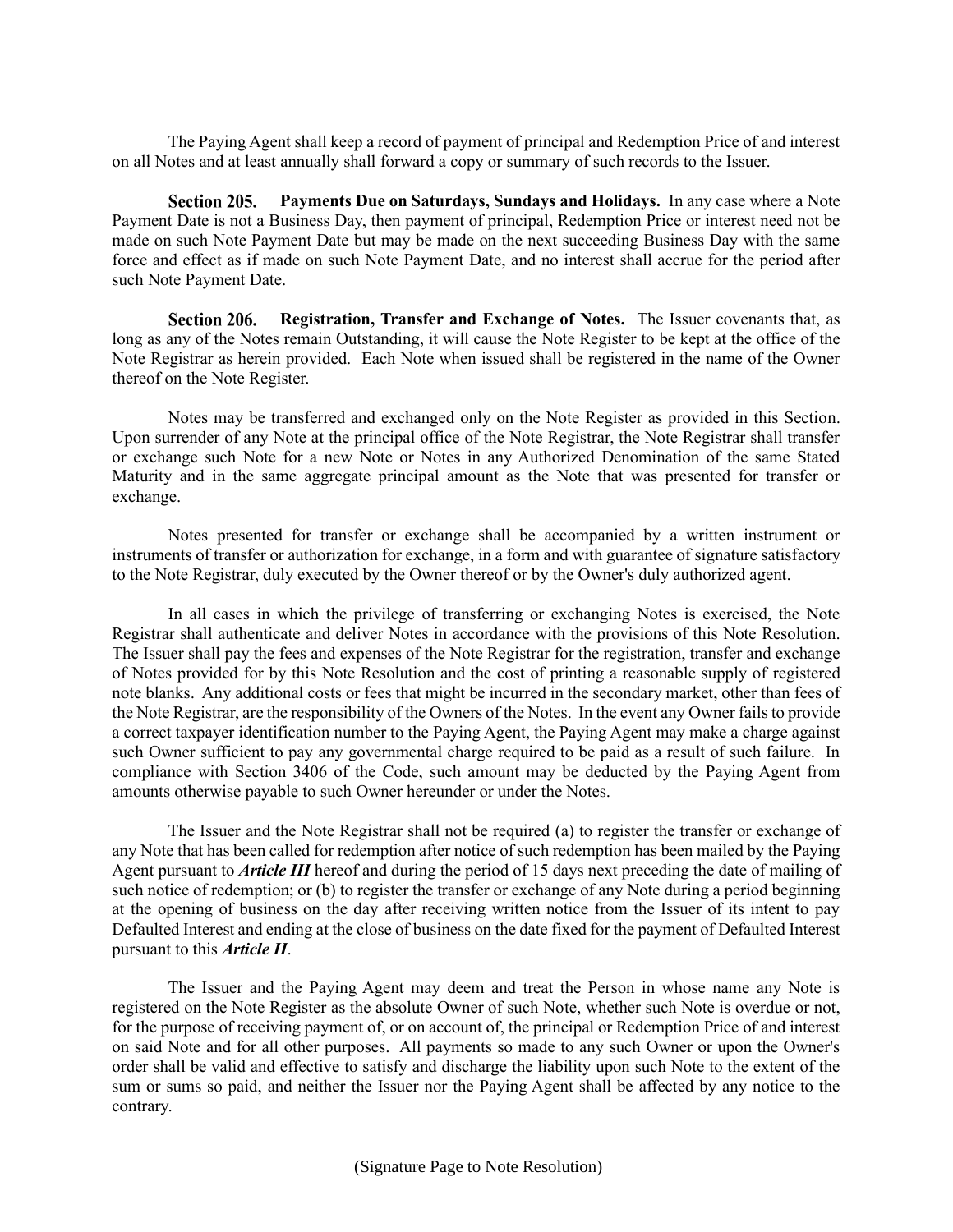At reasonable times and under reasonable regulations established by the Note Registrar, the Note Register may be inspected and copied by the Owners (or a designated representative thereof) of 10% or more in principal amount of the Notes then Outstanding or any designated representative of such Owners whose authority is evidenced to the satisfaction of the Note Registrar.

Section 207. **Execution, Registration, Authentication and Delivery of Notes.** Each of the Notes, including any Notes issued in exchange or as substitutions for the Notes initially delivered, shall be executed for and on behalf of the Issuer by the manual or facsimile signature of the Mayor, attested by the manual or facsimile signature of the Clerk and the seal of the Issuer shall be affixed thereto or imprinted thereon. The Mayor and Clerk are hereby authorized and directed to prepare and execute the Notes in the manner herein specified, and to cause the Notes to be registered in the office of the Clerk, which registration shall be evidenced by the manual or facsimile signature of the Clerk with the seal of the Issuer affixed thereto or imprinted thereon. The Notes shall also be registered in the office of the State Treasurer, which registration shall be evidenced by the manual or facsimile signature of the State Treasurer with the seal of the State Treasurer affixed thereto or imprinted thereon. The Notes shall be countersigned by the manual or facsimile signature of the Clerk and the seal of the Issuer shall be affixed or imprinted adjacent thereto following registration of the Notes by the Treasurer of the State of Kansas. In case any officer whose signature appears on any Notes ceases to be such officer before the delivery of such Notes, such signature shall nevertheless be valid and sufficient for all purposes, as if such person had remained in office until delivery. Any Note may be signed by such persons who at the actual time of the execution of such Note are the proper officers to sign such Note although at the date of such Note such persons may not have been such officers.

The Mayor and Clerk are hereby authorized and directed to prepare and execute the Notes as herein specified, and when duly executed, to deliver the Notes to the Note Registrar for authentication.

The Notes shall have endorsed thereon a certificate of authentication substantially in the form attached hereto as *EXHIBIT A* hereof, which shall be manually executed by an authorized officer or employee of the Note Registrar, but it shall not be necessary that the same officer or employee sign the certificate of authentication on all of the Notes that may be issued hereunder at any one time. No Note shall be entitled to any security or benefit under this Note Resolution or be valid or obligatory for any purpose unless and until such certificate of authentication has been duly executed by the Note Registrar. Such executed certificate of authentication upon any Note shall be conclusive evidence that such Note has been duly authenticated and delivered under this Note Resolution. Upon authentication, the Note Registrar shall deliver the Notes to the Purchaser upon instructions of the Issuer or its representative.

Section 208. **Mutilated, Lost, Stolen or Destroyed Notes.** If (a) any mutilated Note is surrendered to the Note Registrar or the Note Registrar receives evidence to its satisfaction of the destruction, loss or theft of any Note, and (b) there is delivered to the Issuer and the Note Registrar such security or indemnity as may be required by each of them, then, in the absence of notice to the Issuer or the Note Registrar that such Note has been acquired by a bona fide purchaser, the Issuer shall execute and, upon the Issuer's request, the Note Registrar shall authenticate and deliver, in exchange for or in lieu of any such mutilated, destroyed, lost or stolen Note, a new Note of the same Stated Maturity and of like tenor and principal amount.

If any such mutilated, destroyed, lost or stolen Note has become or is about to become due and payable, the Issuer, in its discretion, may pay such Note instead of issuing a new Note.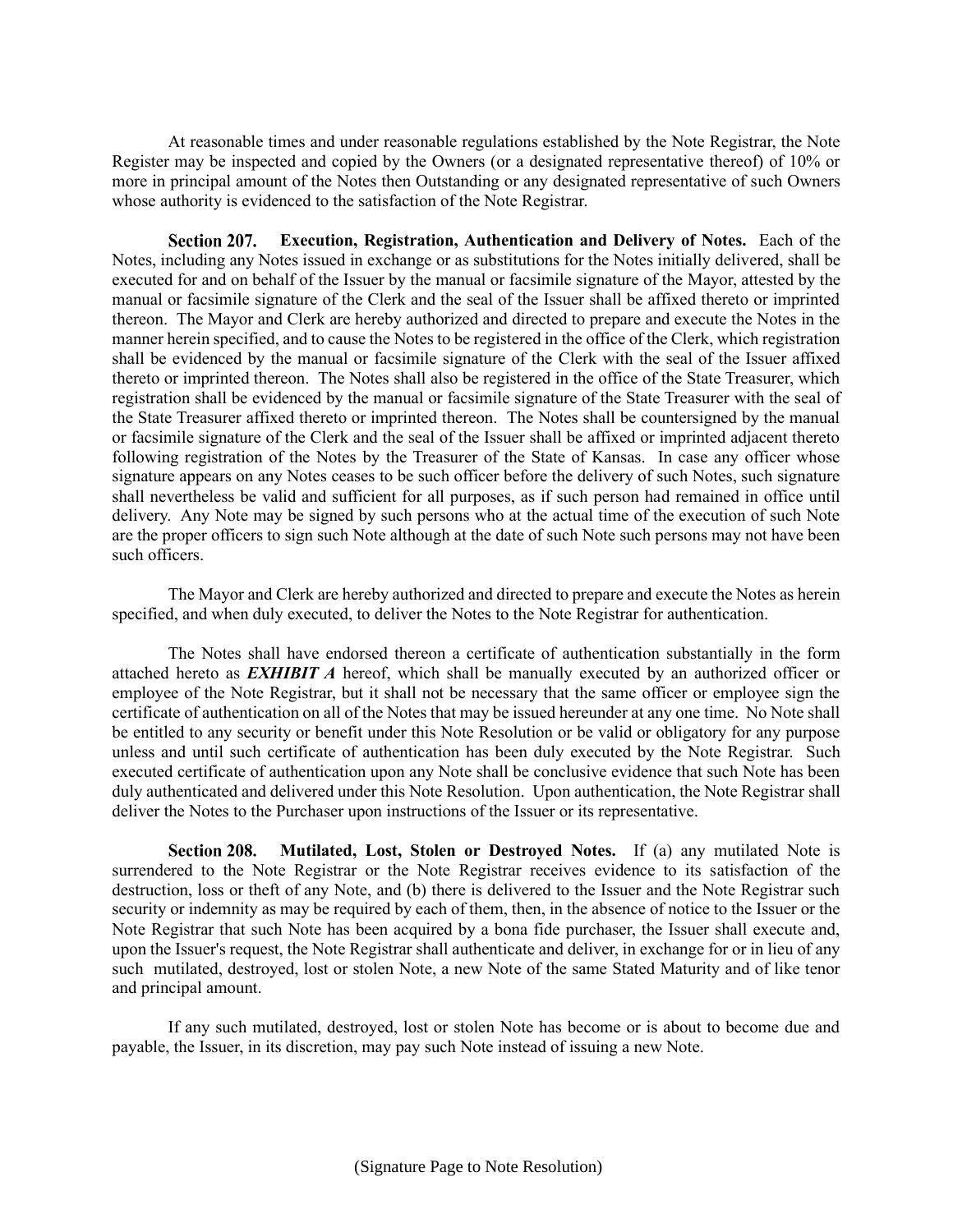Upon the issuance of any new Note under this Section, the Issuer may require the payment by the Owner of a sum sufficient to cover any tax or other governmental charge that may be imposed in relation thereto and any other expenses (including the fees and expenses of the Paying Agent) connected therewith.

Every new Note issued pursuant to this Section shall constitute a replacement of the prior obligation of the Issuer, and shall be entitled to all the benefits of this Note Resolution equally and ratably with all other Outstanding Notes.

Section 209. **Cancellation and Destruction of Notes Upon Payment.** All Notes that have been paid or redeemed or that otherwise have been surrendered to the Paying Agent, either at or before Maturity, shall be cancelled by the Paying Agent immediately upon the payment, redemption and surrender thereof to the Paying Agent and subsequently destroyed in accordance with the customary practices of the Paying Agent. The Paying Agent shall execute a certificate in duplicate describing the Notes so cancelled and destroyed and shall file an executed counterpart of such certificate with the Issuer.

Section 210. **Book-Entry Notes; Securities Depository.** The Issuer and Paying Agent have entered into a DTC Representation Letter with DTC. The Notes shall initially be registered to Cede & Co., the nominee for the Securities Depository, and no Beneficial Owner will receive certificates representing their respective interests in the Notes, except in the event the Note Registrar issues Replacement Notes as provided in this Section. It is anticipated that during the term of the Notes, the Securities Depository will make book-entry transfers among its Participants and receive and transmit payment of principal of, premium, if any, and interest on, the Notes to the Participants until and unless the Note Registrar authenticates and delivers Replacement Notes to the Beneficial Owners as described in the following paragraph.

The Issuer may decide, subject to the requirements of the Operational Arrangements of DTC (or a successor Securities Depository), and the following provisions of this section to discontinue use of the system of book-entry transfers through DTC (or a successor Securities Depository):

(a) If the Issuer determines (1) that the Securities Depository is unable to properly discharge its responsibilities, or (2) that the Securities Depository is no longer qualified to act as a securities depository and registered clearing agency under the Securities and Exchange Act of 1934, as amended, or (3) that the continuation of a book-entry system to the exclusion of any Notes being issued to any Owner other than Cede & Co. is no longer in the best interests of the Beneficial Owners of the Notes; or

if the Note Registrar receives written notice from Participants having interests in not less than 50% of the Notes Outstanding, as shown on the records of the Securities Depository (and certified to such effect by the Securities Depository), that the continuation of a book-entry system to the exclusion of any Notes being issued to any Owner other than Cede & Co. is no longer in the best interests of the Beneficial Owners of the Notes, then the Note Registrar shall notify the Owners of such determination or such notice and of the availability of certificates to Owners requesting the same, and the Note Registrar shall register in the name of and authenticate and deliver Replacement Notes to the Beneficial Owners or their nominees in principal amounts representing the interest of each, making such adjustments as it may find necessary or appropriate as to accrued interest and previous calls for redemption; provided, that in the case of a determination under (a)(1) or (a)(2) of this paragraph, the Issuer, with the consent of the Note Registrar, may select a successor securities depository in accordance with the following paragraph to effect book-entry transfers.

In such event, all references to the Securities Depository herein shall relate to the period of time when the Securities Depository has possession of at least one Note. Upon the issuance of Replacement Notes, all references herein to obligations imposed upon or to be performed by the Securities Depository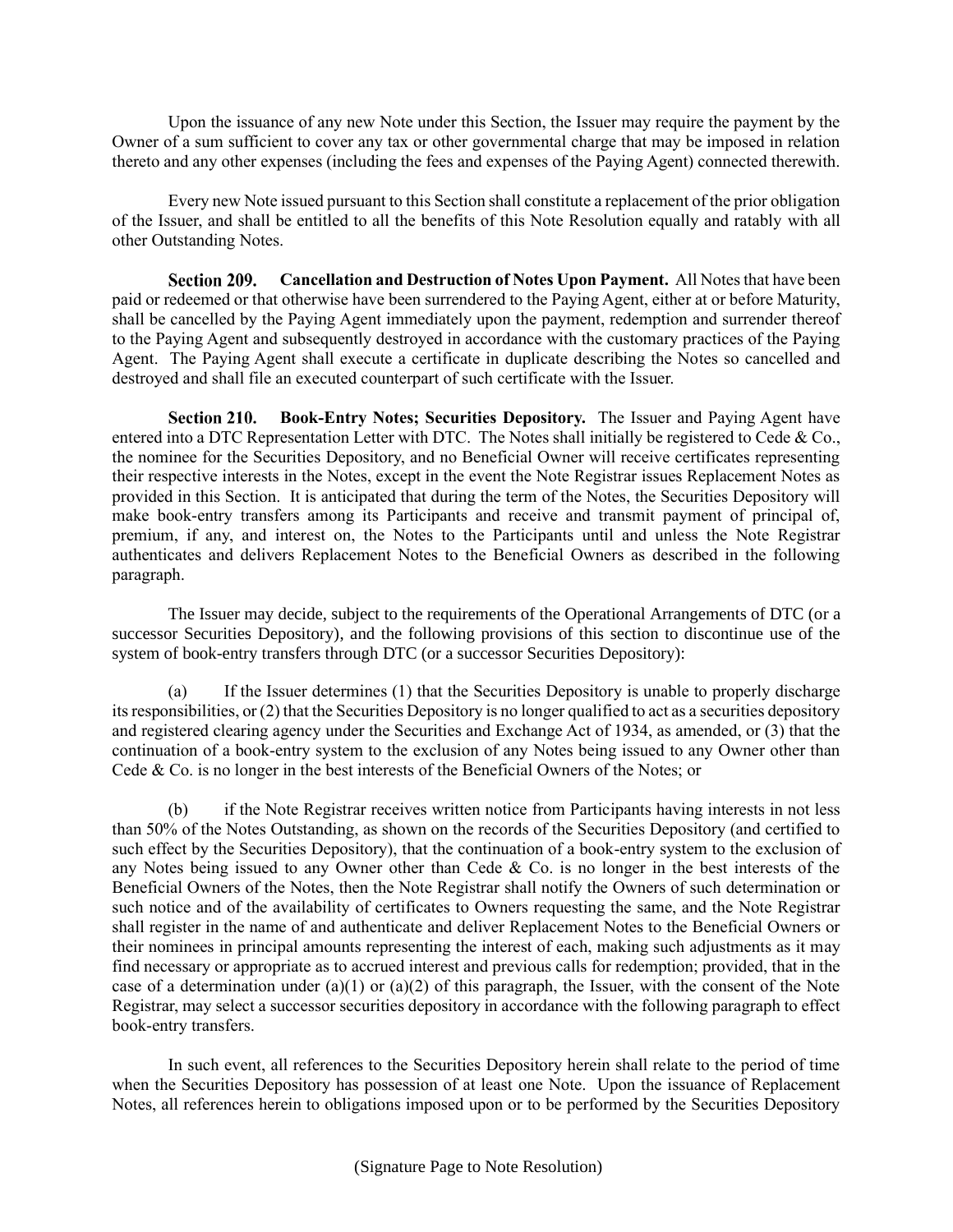shall be deemed to be imposed upon and performed by the Note Registrar, to the extent applicable with respect to such Replacement Notes. If the Securities Depository resigns and the Issuer, the Note Registrar or Owners are unable to locate a qualified successor of the Securities Depository in accordance with the following paragraph, then the Note Registrar shall authenticate and cause delivery of Replacement Notes to Owners, as provided herein. The Note Registrar may rely on information from the Securities Depository and its Participants as to the names of the Beneficial Owners of the Notes. The cost of printing, registration, authentication, and delivery of Replacement Notes shall be paid for by the Issuer.

In the event the Securities Depository resigns, is unable to properly discharge its responsibilities, or is no longer qualified to act as a securities depository and registered clearing agency under the Securities and Exchange Act of 1934, as amended, the Issuer may appoint a successor Securities Depository provided the Note Registrar receives written evidence satisfactory to the Note Registrar with respect to the ability of the successor Securities Depository to discharge its responsibilities. Any such successor Securities Depository shall be a securities depository which is a registered clearing agency under the Securities and Exchange Act of 1934, as amended, or other applicable statute or regulation that operates a securities depository upon reasonable and customary terms. The Note Registrar upon its receipt of a Note or Notes for cancellation shall cause the delivery of Notes to the successor Securities Depository in appropriate denominations and form as provided herein.

Section 211. **Nonpresentment of Notes.** If any Note is not presented for payment when the principal thereof becomes due at Maturity, if funds sufficient to pay such Note have been made available to the Paying Agent all liability of the Issuer to the Owner thereof for the payment of such Note shall forthwith cease, determine and be completely discharged, and thereupon it shall be the duty of the Paying Agent to hold such funds, without liability for interest thereon, for the benefit of the Owner of such Note, who shall thereafter be restricted exclusively to such funds for any claim of whatever nature on his part under this Note Resolution or on, or with respect to, said Note. If any Note is not presented for payment within four (4) years following the date when such Note becomes due at Maturity, the Paying Agent shall repay, without liability for interest thereon, to the Issuer the funds theretofore held by it for payment of such Note, and such Note shall, subject to the defense of any applicable statute of limitation, thereafter be an unsecured obligation of the Issuer, and the Owner thereof shall be entitled to look only to the Issuer for payment, and then only to the extent of the amount so repaid to it by the Paying Agent, and the Issuer shall not be liable for any interest thereon and shall not be regarded as a trustee of such money.

**Preliminary and Final Official Statement.** The Preliminary Official Statement dated November 21, 2019, is hereby ratified and approved.

The Official Statement is hereby authorized to be prepared by supplementing, amending and completing the Preliminary Official Statement, with such changes and additions thereto as are necessary to conform to and describe the transaction. The Mayor or chief financial officer of the Issuer are hereby authorized to execute the final Official Statement as so supplemented, amended and completed, and the use and public distribution of the final Official Statement by the Purchaser in connection with the reoffering of the Notes is hereby authorized. The proper officials of the Issuer are hereby authorized to execute and deliver a certificate pertaining to such Official Statement as prescribed therein, dated as of the Issue Date.

The Issuer agrees to provide to the Purchaser within seven business days of the date of the sale of Notes sufficient copies of the final Official Statement to enable the Purchaser to comply with the requirements of the SEC Rule and Rule G-32 of the Municipal Securities Rulemaking Board.

**Section 213.** Sale of the Notes – Note Purchase Agreement. The Mayor is hereby authorized to enter into the Note Purchase Agreement between the Issuer and the Purchaser in substantially the form submitted to the governing body concurrently with the adoption of this Note Resolution, with such changes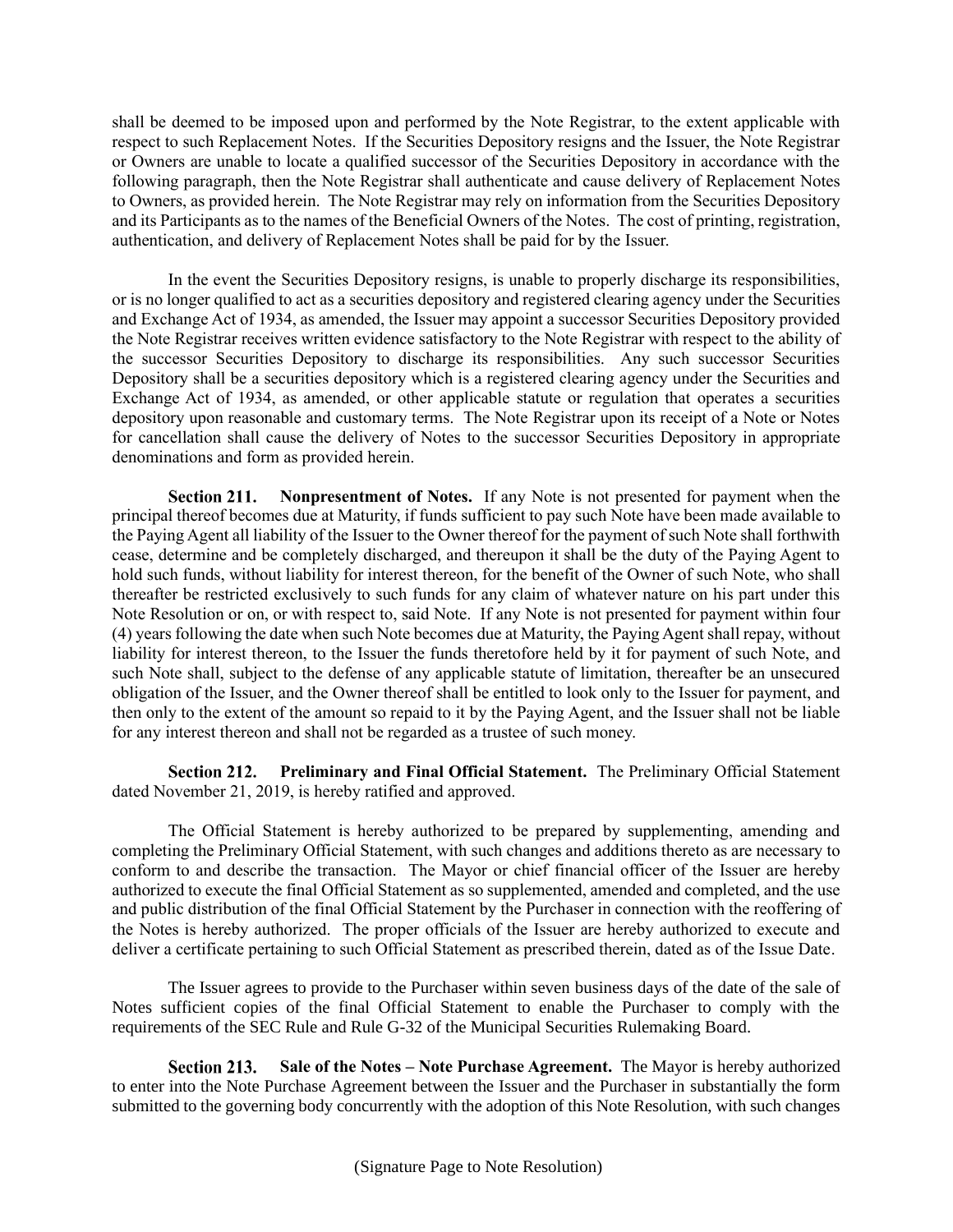therein as shall be approved by the Mayor, such officer's signature thereon being conclusive evidence of the approval thereof. Pursuant to the Note Purchase Agreement, the Issuer agrees to sell the Notes to the Purchaser for the Purchase Price, upon the terms and conditions set forth therein.

#### **ARTICLE III**

#### **REDEMPTION OF NOTES**

#### Section 301. **Redemption by Issuer.**

*Optional Redemption.* At the option of the Issuer, the Notes will be subject to redemption and payment prior to maturity on June 1, 2021, and thereafter, as a whole or in part (selection of the amount of Notes to be redeemed to be determined by the Issuer in such equitable manner as it may determine) at any time, at the redemption price of 100% (expressed as a percentage of the principal amount), plus accrued interest thereon to the Redemption Date.

**Selection of Notes to be Redeemed.** Notes shall be redeemed only in an Section 302. Authorized Denomination. When less than all of the Notes are to be redeemed and paid prior to their Stated Maturity, such Notes shall be redeemed in such manner as the Issuer shall determine. Notes of less than a full Stated Maturity shall be selected by the Note Registrar in a minimum Authorized Denomination of principal amount in such equitable manner as the Note Registrar may determine.

In the case of a partial redemption of Notes by lot when Notes of denominations greater than a minimum Authorized Denomination are then Outstanding, then for all purposes in connection with such redemption each minimum Authorized Denomination of face value shall be treated as though it were a separate Note of the denomination of a minimum Authorized Denomination. If it is determined that one or more, but not all, of a minimum Authorized Denomination of face value represented by any Note is selected for redemption, then upon notice of intention to redeem a minimum Authorized Denomination, the Owner or the Owner's duly authorized agent shall forthwith present and surrender such Note to the Note Registrar: (1) for payment of the Redemption Price and interest to the Redemption Date of a minimum Authorized Denomination of face value called for redemption, and (2) for exchange, without charge to the Owner thereof, for a new Note or Notes of the aggregate principal amount of the unredeemed portion of the principal amount of such Note. If the Owner of any such Note fails to present such Note to the Paying Agent for payment and exchange as aforesaid, such Note shall, nevertheless, become due and payable on the redemption date to the extent of a minimum Authorized Denomination of face value called for redemption (and to that extent only).

**Notice and Effect of Call for Redemption.** In the event the Issuer desires to call Section 303. the Notes for redemption prior to maturity, written notice of such intent shall be provided to the Note Registrar in accordance with K.S.A. 10-129, as amended, not less than 45 days prior to the Redemption Date. The Note Registrar shall call Notes for redemption and payment and shall give notice of such redemption as herein provided upon receipt by the Note Registrar at least 45 days prior to the Redemption Date of written instructions of the Issuer specifying the principal amount, Stated Maturities, Redemption Date and Redemption Prices of the Notes to be called for redemption. The Paying Agent may in its discretion waive such notice period so long as the notice requirements set forth in this Section are met.

Unless waived by any Owner of Notes to be redeemed, if the Issuer shall call any Notes for redemption and payment prior to the Stated Maturity thereof, the Issuer shall give written notice of its intention to call and pay said Notes to the Note Registrar and the Purchaser. In addition, the Issuer shall cause the Note Registrar to give written notice of redemption to the Owners of said Notes. Each of said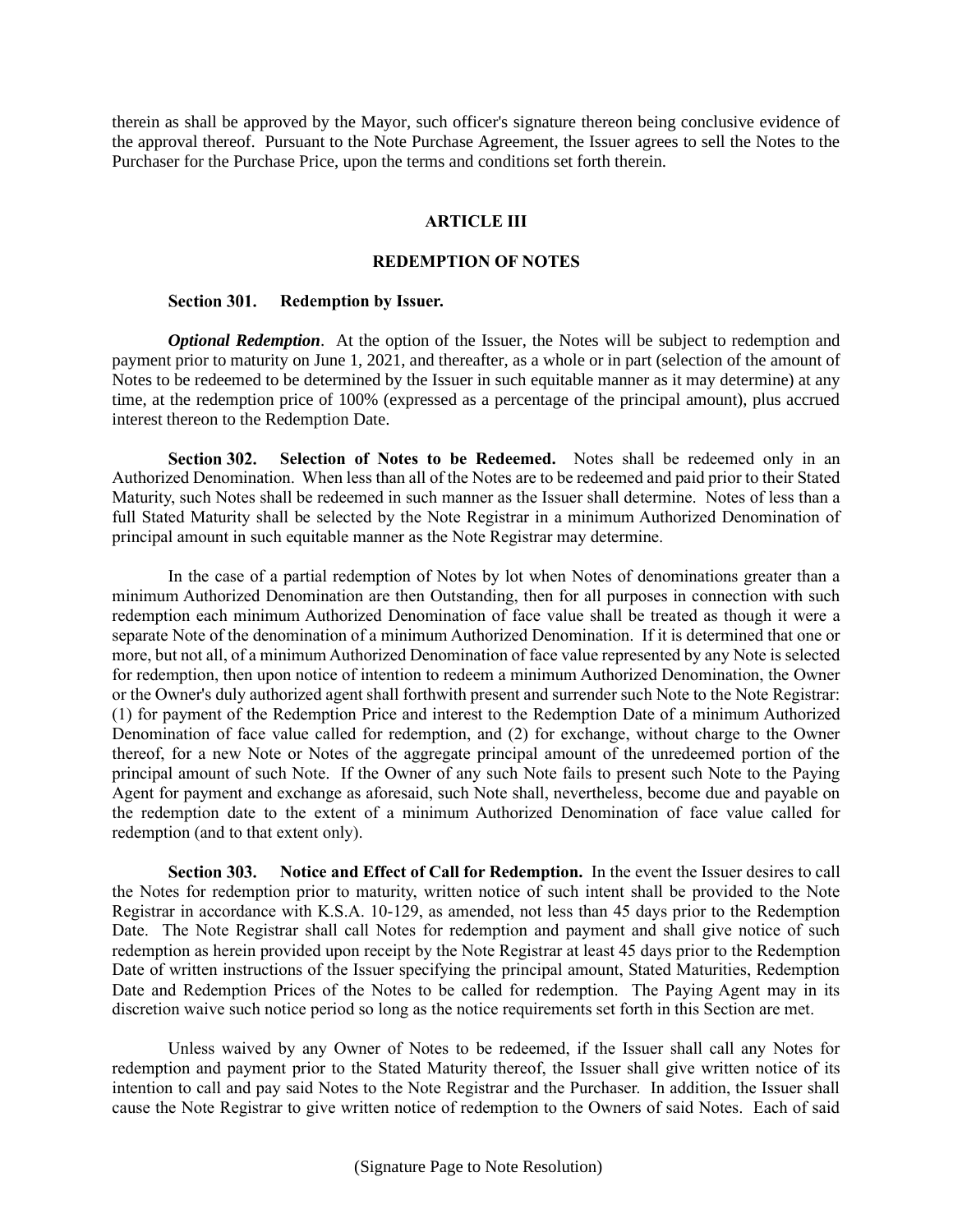written notices shall be deposited in the United States first class mail not less than 30 days prior to the Redemption Date.

All official notices of redemption shall be dated and shall contain the following information:

(a) the Redemption Date;

(b) the Redemption Price;

(c) if less than all Outstanding Notes are to be redeemed, the identification (and, in the case of partial redemption of any Notes, the respective principal amounts) of the Notes to be redeemed;

(d) a statement that on the Redemption Date the Redemption Price will become due and payable upon each such Note or portion thereof called for redemption and that interest thereon shall cease to accrue from and after the Redemption Date; and

(e) the place where such Notes are to be surrendered for payment of the Redemption Price, which shall be the principal office of the Paying Agent.

The failure of any Owner to receive notice given as heretofore provided or an immaterial defect therein shall not invalidate any redemption.

Prior to any Redemption Date, the Issuer shall deposit with the Paying Agent an amount of money sufficient to pay the Redemption Price of all the Notes or portions of Notes that are to be redeemed on such Redemption Date.

For so long as the Securities Depository is effecting book-entry transfers of the Notes, the Note Registrar shall provide the notices specified in this Section to the Securities Depository. It is expected that the Securities Depository shall, in turn, notify its Participants and that the Participants, in turn, will notify or cause to be notified the Beneficial Owners. Any failure on the part of the Securities Depository or a Participant, or failure on the part of a nominee of a Beneficial Owner of a Note (having been mailed notice from the Note Registrar, the Securities Depository, a Participant or otherwise) to notify the Beneficial Owner of the Note so affected, shall not affect the validity of the redemption of such Note.

Official notice of redemption having been given as aforesaid, the Notes or portions of Notes to be redeemed shall become due and payable on the Redemption Date, at the Redemption Price therein specified, and from and after the Redemption Date (unless the Issuer defaults in the payment of the Redemption Price) such Notes or portion of Notes shall cease to bear interest. Upon surrender of such Notes for redemption in accordance with such notice, the Redemption Price of such Notes shall be paid by the Paying Agent. Installments of interest due on or prior to the Redemption Date shall be payable as herein provided for payment of interest. Upon surrender for any partial redemption of any Note, there shall be prepared for the Owner a new Note or Notes of the same Stated Maturity in the amount of the unpaid principal as provided herein. All Notes that have been surrendered for redemption shall be cancelled and destroyed by the Paying Agent as provided herein and shall not be reissued.

In addition to the foregoing notice, the Issuer shall provide such notices of redemption as are required by the Disclosure Undertaking. Further notice may be given by the Issuer or the Note Registrar on behalf of the Issuer as set out below, but no defect in said further notice nor any failure to give all or any portion of such further notice shall in any manner defeat the effectiveness of a call for redemption if official notice thereof is given as above prescribed: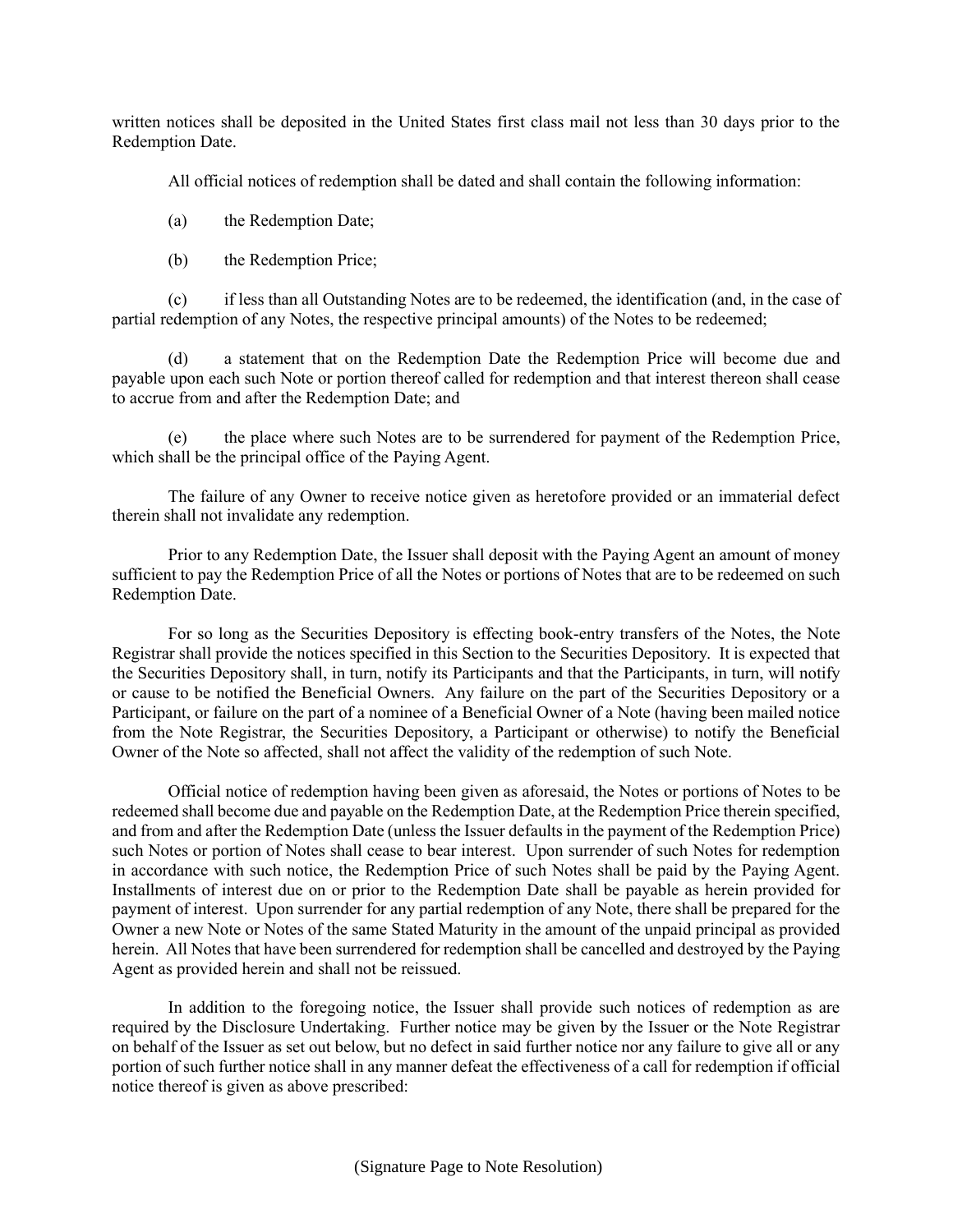(a) Each further notice of redemption given hereunder shall contain the information required above for an official notice of redemption plus (1) the CUSIP numbers of all Notes being redeemed; (2) the date of issue of the Notes as originally issued; (3) the rate of interest borne by each Note being redeemed; (4) the maturity date of each Note being redeemed; and (5) any other descriptive information needed to identify accurately the Notes being redeemed.

(b) Each further notice of redemption shall be sent at least one day before the mailing of notice to Owners by first class, registered or certified mail or overnight delivery, as determined by the Note Registrar, to all registered securities depositories then in the business of holding substantial amounts of obligations of types comprising the Notes and to one or more national information services that disseminate notices of redemption of obligations such as the Notes.

(c) Each check or other transfer of funds issued for the payment of the Redemption Price of Notes being redeemed shall bear or have enclosed the CUSIP number of the Notes being redeemed with the proceeds of such check or other transfer.

The Paying Agent is also directed to comply with any mandatory standards then in effect for processing redemptions of municipal securities established by the State or the Securities and Exchange Commission. Failure to comply with such standards shall not affect or invalidate the redemption of any Note.

# **ARTICLE IV**

## **SECURITY FOR NOTES**

Section 401. **Security for the Notes.** The Notes shall be general obligations of the Issuer payable as to both principal and interest from general obligation bonds of the Issuer, and if not so paid, from ad valorem taxes which may be levied without limitation as to rate or amount upon all the taxable tangible property, real and personal, within the territorial limits of the Issuer. The full faith, credit and resources of the Issuer are hereby irrevocably pledged for the prompt payment of the principal of and interest on the Notes as the same become due.

**Levy and Collection of Annual Tax.** The governing body of the Issuer shall Section 402. annually make provision for the payment of principal of, premium, if any, and interest on the Notes as the same become due, if necessary, by levying and collecting the necessary taxes upon all of the taxable tangible property within the Issuer in the manner provided by law.

The taxes referred to above shall be extended upon the tax rolls and shall be levied and collected at the same time and in the same manner as the other ad valorem taxes of the Issuer are levied and collected. The proceeds derived from said taxes shall be deposited in the Bond and Interest Fund, shall be kept separate and apart from all other funds of the Issuer shall thereafter be deposited in the Debt Service Account and shall be used solely for the payment of the principal of and interest on the Notes as and when the same become due, and the fees and expenses of the Paying Agent.

If at any time said taxes are not collected in time to pay the principal of or interest on the Notes when due, the Treasurer is hereby authorized and directed to pay said principal or interest out of the general funds of the Issuer and to reimburse said general funds for money so expended when said taxes are collected.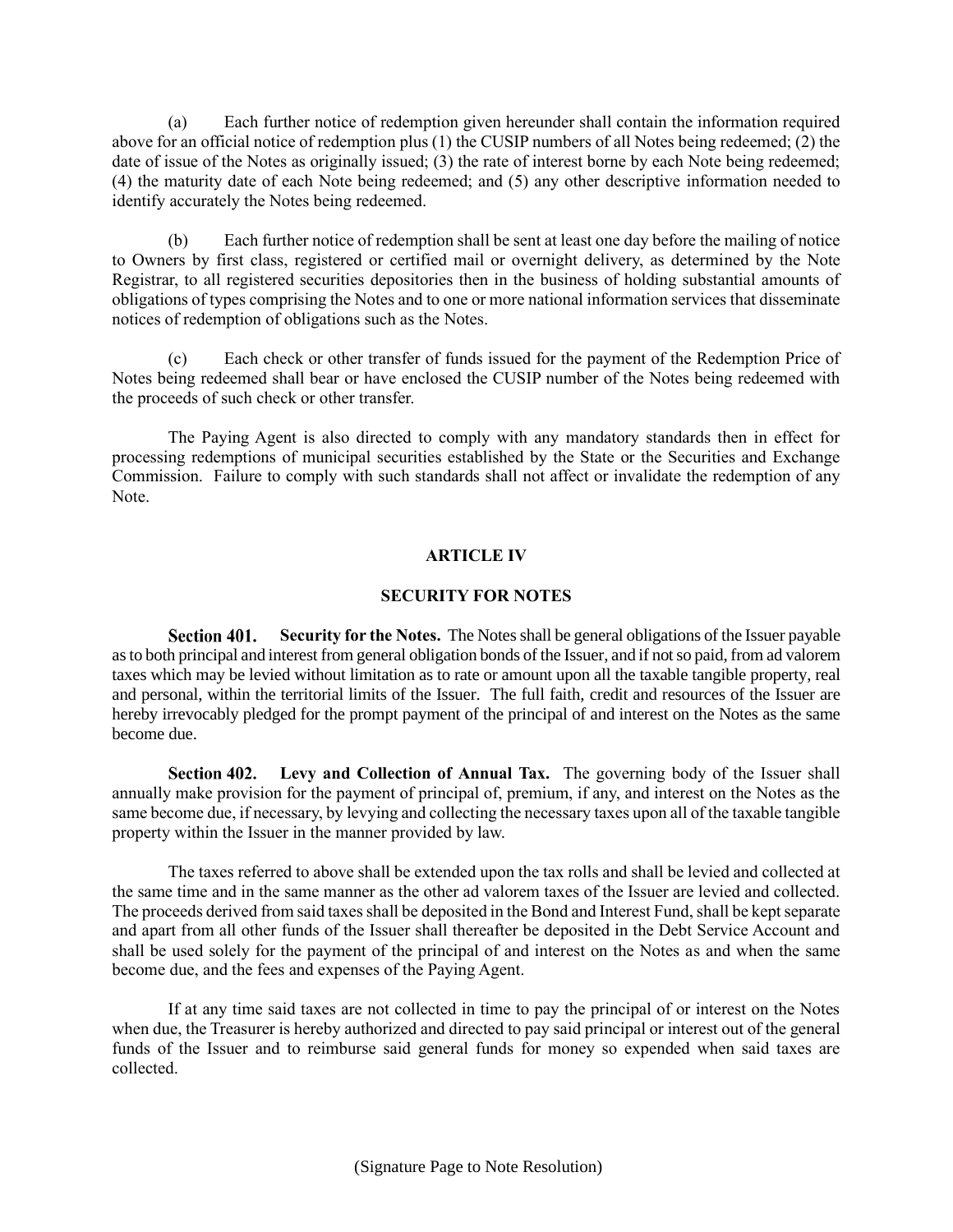# **ARTICLE V**

# **ESTABLISHMENT OF FUNDS AND ACCOUNTS DEPOSIT AND APPLICATION OF NOTE PROCEEDS**

Section 501. **Creation of Funds and Accounts.** Simultaneously with the issuance of the Notes, there shall be created within the Treasury of the Issuer the following funds and accounts:

- (a) Improvement Fund for General Obligation Temporary Notes, Series 2019-1.
- (b) Debt Service Account for General Obligation Temporary Notes, Series 2019-1.
- (c) Costs of Issuance Account for General Obligation Temporary Notes, Series 2019-1.

The Funds and Accounts established herein shall be administered in accordance with the provisions of this Note Resolution so long as the Notes are Outstanding.

Section 502. **Deposit of Note Proceeds.** The net proceeds received from the sale of the Notes shall be deposited simultaneously with the delivery of the Notes as follows:

(a) All accrued interest and excess proceeds, if any, received from the sale of the Notes shall be deposited in the Debt Service Account.

(b) The sum of \$ shall be deposited in the Costs of Issuance Account.

(c) Note proceeds in the amount of \$\_\_\_\_\_\_\_\_\_\_\_ shall be deposited in the Improvement Fund.

Section 503. **Application of Moneys in the Improvement Fund.** Moneys in the Improvement Fund shall be used for the sole purpose of: (a) paying the costs of the Improvements, in accordance with the plans and specifications therefor prepared by the Consulting Engineer heretofore approved by the governing body of the Issuer and on file in the office of the Clerk, including any alterations in or amendments to said plans and specifications deemed advisable by the Consulting Engineer and approved by the governing body of the Issuer; and (b) paying interest on the Notes to and including June 1, 2022.

Withdrawals from the Improvement Fund shall be made only when authorized by the governing body of the Issuer and only on duly authorized and executed warrants therefor accompanied by a certificate executed by the Mayor (or designate) that such payment is being made for a purpose within the scope of this Note Resolution and that the amount of such payment represents only the contract price of the property, equipment, labor, materials or service being paid for or, if such payment is not being made pursuant to an express contract, that such payment is not in excess of the reasonable value thereof. Authorizations for withdrawals for other authorized purposes shall be supported by a certificate executed by the Mayor (or designate) stating that such payment is being made for a purpose within the scope of this Note Resolution. Upon completion of the Improvements, amounts remaining in the Improvement Fund shall be deposited in the Debt Service Account.

#### Section 504. **Substitution of Improvements; Reallocation of Proceeds.**

(a) The Issuer may elect for any reason to substitute or add other public improvements to be financed with proceeds of the Notes provided the following conditions are met: (1) the Substitute Improvement and the issuance of general obligation bonds to pay the cost of the Substitute Improvement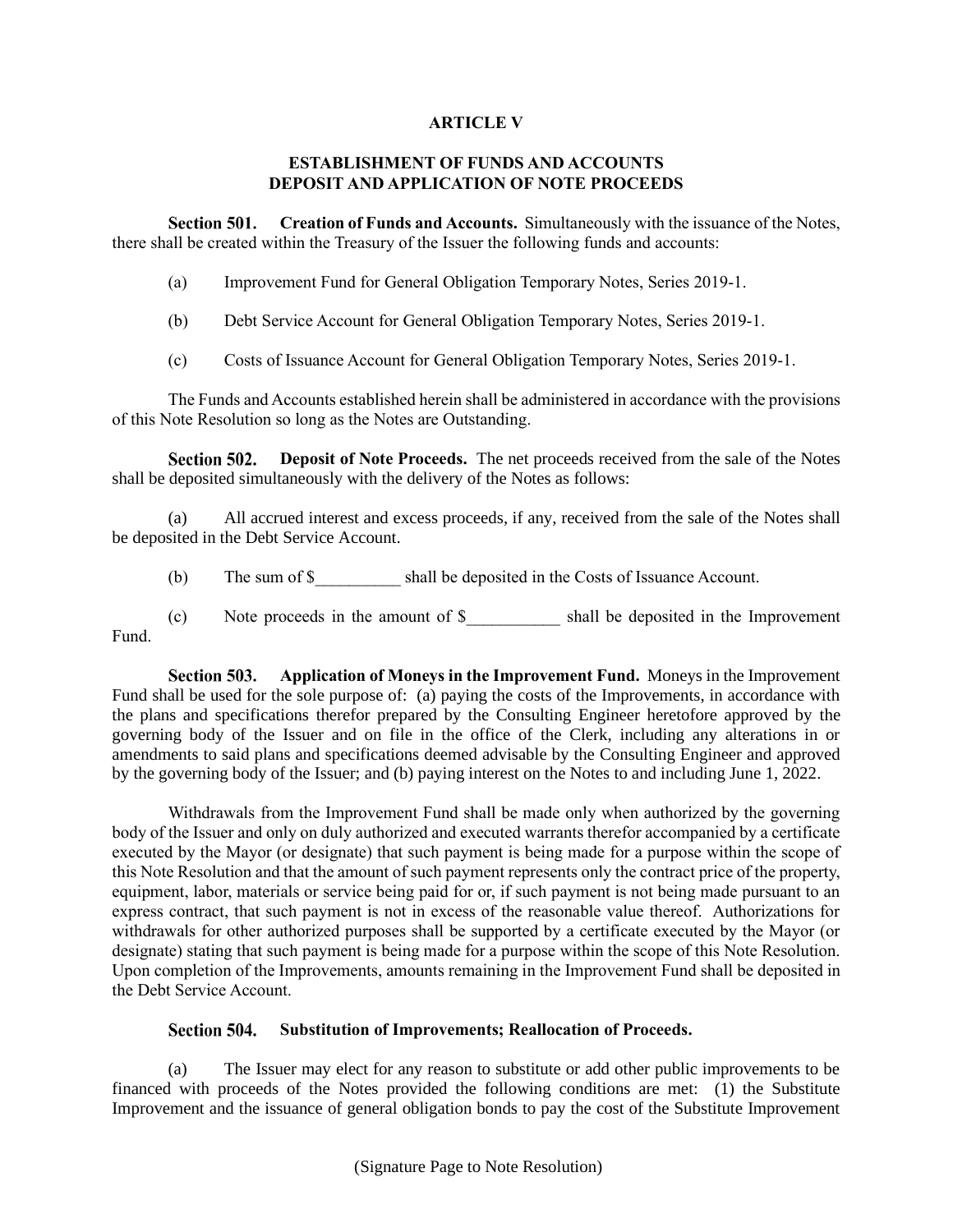has been duly authorized by the governing body of the Issuer in accordance with the laws of the State; (2) a resolution or ordinance authorizing the use of the proceeds of the Notes to pay the Financeable Costs of the Substitute Improvement has been duly adopted by the governing body of the Issuer pursuant to this Section, (3) the Attorney General of the State has approved the amendment made by such resolution or ordinance to the transcript of proceedings for the Notes to include the Substitute Improvements; and (4) the use of the proceeds of the Notes to pay the Financeable Cost of the Substitute Improvement will not adversely affect the tax-exempt status of the Notes under State or federal law.

(b) The Issuer may reallocate expenditure of Note proceeds among all Improvements financed by the Notes; provided the following conditions are met: (1) the reallocation is approved by the governing body of the Issuer; (2) the reallocation shall not cause the proceeds of the Notes allocated to any Improvement to exceed the Financeable Costs of the Improvement; and (3) the reallocation will not adversely affect the tax-exempt status of the Notes under State or federal law.

Section 505. **Application of Moneys in Debt Service Account.** All amounts paid and credited to the Debt Service Account shall be expended and used by the Issuer for the sole purpose of paying the principal or Redemption Price of and interest on the Notes as and when the same become due and the usual and customary fees and expenses of the Note Registrar and Paying Agent. The Treasurer is authorized and directed to withdraw from the Debt Service Account sums sufficient to pay both principal or Redemption Price of and interest on the Notes and the fees and expenses of the Note Registrar and Paying Agent as and when the same become due, and to forward such sums to the Paying Agent, if other than the Issuer, in a manner which ensures that the Paying Agent will receive immediately available funds in such amounts on or before the Business Day immediately preceding the dates when such principal, interest and fees of the Note Registrar and Paying Agent will become due. If, through the lapse of time or otherwise, the Owners of Notes are no longer entitled to enforce payment of the Notes or the interest thereon, the Paying Agent shall return said funds to the Issuer. All moneys deposited with the Paying Agent shall be deemed to be deposited in accordance with and subject to all of the provisions contained in this Note Resolution and shall be held in trust by the Paying Agent for the benefit of the Owners of the Notes entitled to payment from such moneys.

Any moneys or investments remaining in the Debt Service Account after the retirement of the indebtedness for which the Notes were issued shall be transferred and paid into the Bond and Interest Fund.

Section 506. **Deposits and Investment of Moneys.** Moneys in each of the Funds and Accounts shall be deposited in accordance with laws of the State, in a bank, savings and loan association or savings bank organized under the laws of the State, any other state or the United States: (a) which has a main or branch office located in the Issuer; or (b) if no such entity has a main or branch office located in the Issuer, with such an entity that has a main or branch office located in the county or counties in which the Issuer is located. All such depositaries shall be members of the Federal Deposit Insurance Corporation, or otherwise as permitted by State law. All such deposits shall be invested in Permitted Investments as set forth in this Article or shall be adequately secured as provided by the laws of the State. All moneys held in the Funds and Accounts shall be kept separate and apart from all other funds of the Issuer so that there shall be no commingling with any other funds of the Issuer.

Moneys held in any Fund or Account may be invested in accordance with this Note Resolution and the Federal Tax Certificate in Permitted Investments; provided, however, that no such investment shall be made for a period extending longer than to the date when the moneys invested may be needed for the purpose for which such fund was created. All earnings on any investments held in any Fund or Account shall accrue to and become a part of such Fund or Account; provided that, during the period of construction of the Improvements, earnings on the investment of such funds may be credited to the Debt Service Account.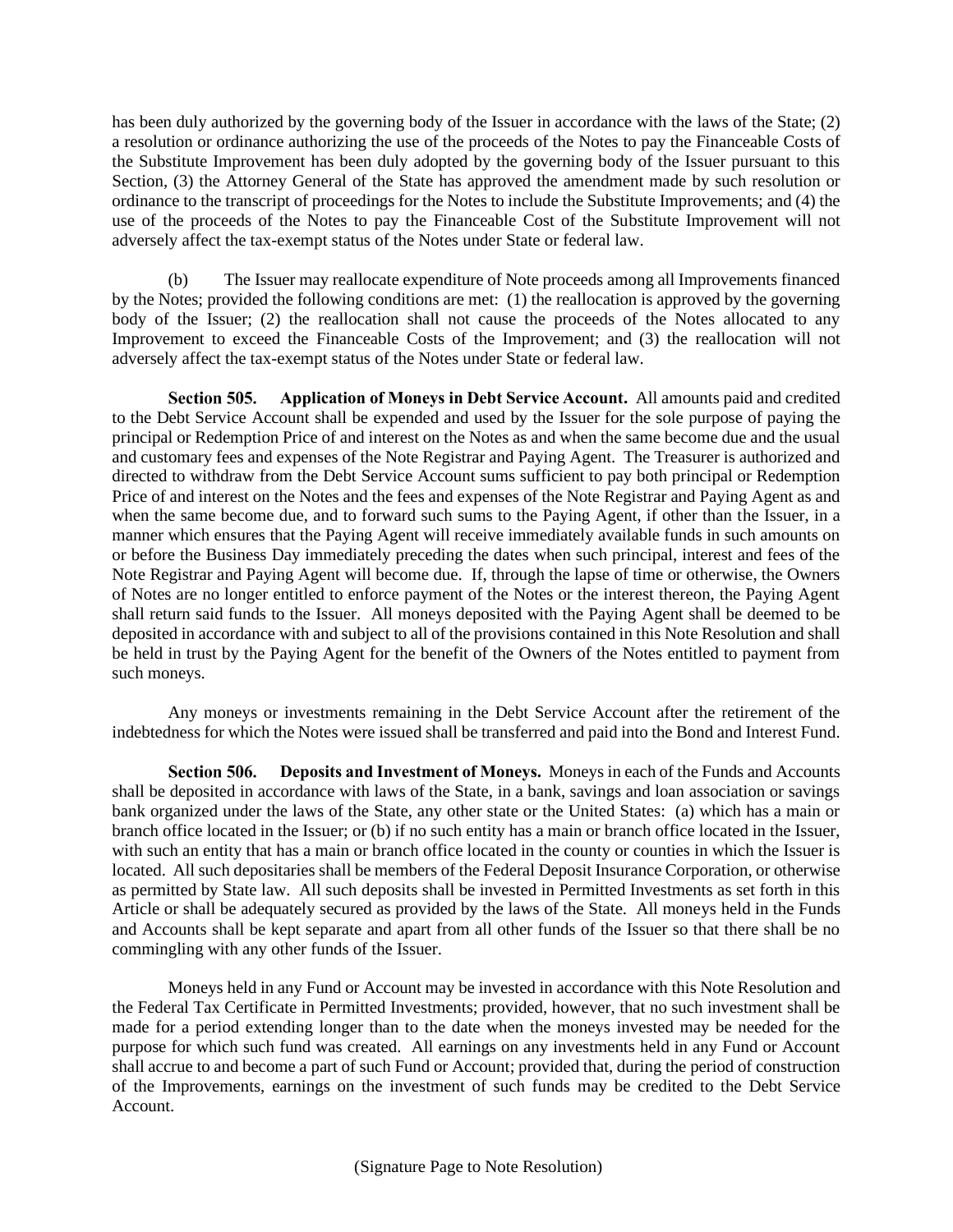Section 507. **Application of Moneys in the Costs of Issuance Account.** Moneys in the Costs of Issuance Account shall be used by the Issuer to pay the Costs of Issuance. Any funds remaining in the Costs of Issuance Account, after payment of all Costs of Issuance, but not later than 30 days prior to the first Interest Payment Date, shall be transferred to the Debt Service Account.

# **ARTICLE VI**

## **DEFAULT AND REMEDIES**

Section 601. **Remedies.** The provisions of the Note Resolution, including the covenants and agreements herein contained, shall constitute a contract between the Issuer and the Owners of the Notes. If an Event of Default occurs and shall be continuing, the Owner or Owners of not less than 10% in principal amount of the Notes at the time Outstanding shall have the right for the equal benefit and protection of all Owners of Notes similarly situated:

(a) by mandamus or other suit, action or proceedings at law or in equity to enforce the rights of such Owner or Owners against the Issuer and its officers, agents and employees, and to require and compel duties and obligations required by the provisions of the Note Resolution or by the Constitution and laws of the State;

(b) by suit, action or other proceedings in equity or at law to require the Issuer, its officers, agents and employees to account as if they were the trustees of an express trust; and

(c) by suit, action or other proceedings in equity or at law to enjoin any acts or things which may be unlawful or in violation of the rights of the Owners of the Notes.

**Limitation on Rights of Owners.** The covenants and agreements of the Issuer Section 602. contained herein and in the Notes shall be for the equal benefit, protection, and security of the Owners of any or all of the Notes, all of which Notes shall be of equal rank and without preference or priority of one Note over any other Note in the application of the funds herein pledged to the payment of the principal of and the interest on the Notes, or otherwise, except as to rate of interest, date of maturity and right of prior redemption as provided in this Note Resolution. No one or more Owners secured hereby shall have any right in any manner whatever by his or their action to affect, disturb or prejudice the security granted and provided for herein, or to enforce any right hereunder, except in the manner herein provided, and all proceedings at law or in equity shall be instituted, had and maintained for the equal benefit of all Outstanding Notes.

Section 603. **Remedies Cumulative.** No remedy conferred herein upon the Owners is intended to be exclusive of any other remedy, but each such remedy shall be cumulative and in addition to every other remedy and may be exercised without exhausting and without regard to any other remedy conferred herein. No waiver of any default or breach of duty or contract by the Owner of any Note shall extend to or affect any subsequent default or breach of duty or contract or shall impair any rights or remedies thereon. No delay or omission of any Owner to exercise any right or power accruing upon any default shall impair any such right or power or shall be construed to be a waiver of any such default or acquiescence therein. Every substantive right and every remedy conferred upon the Owners of the Notes by this Note Resolution may be enforced and exercised from time to time and as often as may be deemed expedient. If action or proceedings taken by any Owner on account of any default or to enforce any right or exercise any remedy has been discontinued or abandoned for any reason, or shall have been determined adversely to such Owner, then, and in every such case, the Issuer and the Owners of the Notes shall be restored to their former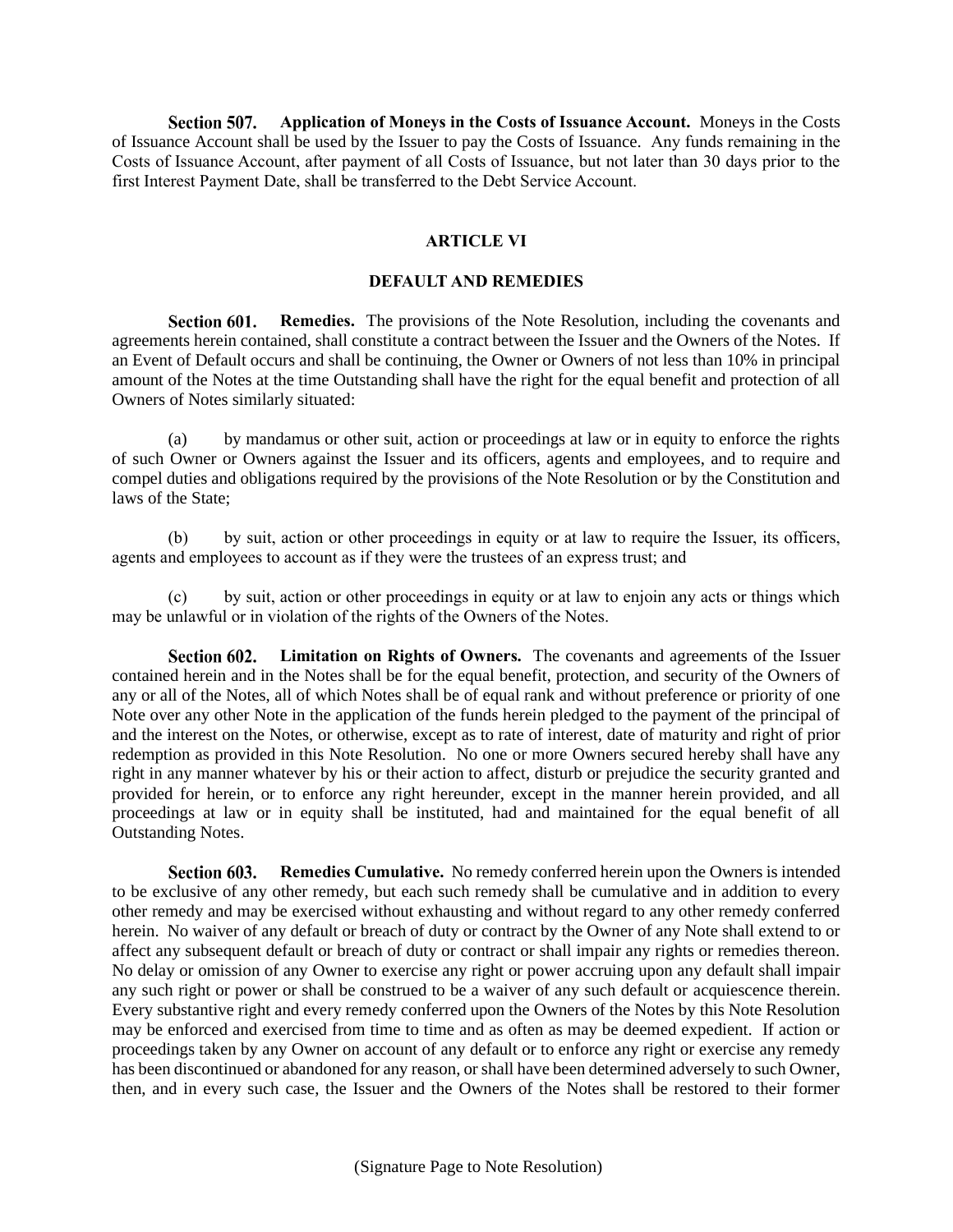positions and rights hereunder, respectively, and all rights, remedies, powers and duties of the Owners shall continue as if no such suit, action or other proceedings had been brought or taken.

#### **ARTICLE VII**

#### **DEFEASANCE**

Section 701. **Defeasance.** When any or all of the Notes, redemption premium, if any, or scheduled interest payments thereon have been paid and discharged, then the requirements contained in this Note Resolution and the pledge of the Issuer's faith and credit hereunder and all other rights granted hereby shall terminate with respect to the Notes or scheduled interest payments thereon so paid and discharged. Notes, redemption premium, if any, or scheduled interest payments thereon shall be deemed to have been paid and discharged within the meaning of this Note Resolution if there has been deposited with the Paying Agent, or other commercial bank or trust company located in the State and having full trust powers, at or prior to the Stated Maturity or Redemption Date of said Notes or the interest payments thereon, in trust for and irrevocably appropriated thereto, moneys and/or Defeasance Obligations which, together with the interest to be earned on any such Defeasance Obligations, will be sufficient for the payment of the principal of or Redemption Price of said Notes and/or interest accrued to the Stated Maturity or Redemption Date, or if default in such payment has occurred on such date, then to the date of the tender of such payments. Any money and Defeasance Obligations that at any time shall be deposited with the Paying Agent or other commercial bank or trust company by or on behalf of the Issuer, for the purpose of paying and discharging any of the Notes, shall be and are hereby assigned, transferred and set over to the Paying Agent or other bank or trust company in trust for the respective Owners of the Notes, and such moneys shall be and are hereby irrevocably appropriated to the payment and discharge thereof. All money and Defeasance Obligations deposited with the Paying Agent or such bank or trust company shall be deemed to be deposited in accordance with and subject to all of the provisions of this Note Resolution.

## **ARTICLE VIII**

#### **TAX COVENANTS**

Section 801. **General Covenants.** The Issuer covenants and agrees that: it will comply with: (a) all applicable provisions of the Code necessary to maintain the exclusion from gross income for federal income tax purposes of the interest on the Series 2019-1 Notes; and (b) all provisions and requirements of the Federal Tax Certificate. The Mayor and Clerk are hereby authorized and directed to execute the Federal Tax Certificate in a form approved by Bond Counsel, for and on behalf of and as the act and deed of the Issuer. The Issuer will, in addition, adopt such other ordinances or resolutions and take such other actions as may be necessary to comply with the Code and with all other applicable future laws, regulations, published rulings and judicial decisions, in order to ensure that the interest on the Series 2019-1 Notes will remain excluded from federal gross income, to the extent any such actions can be taken by the Issuer.

Section 802. **Survival of Covenants.** The covenants contained in this Article and in the Federal Tax Certificate shall remain in full force and effect notwithstanding the defeasance of the Notes pursuant to *Article VII* hereof or any other provision of this Note Resolution until such time as is set forth in the Federal Tax Certificate.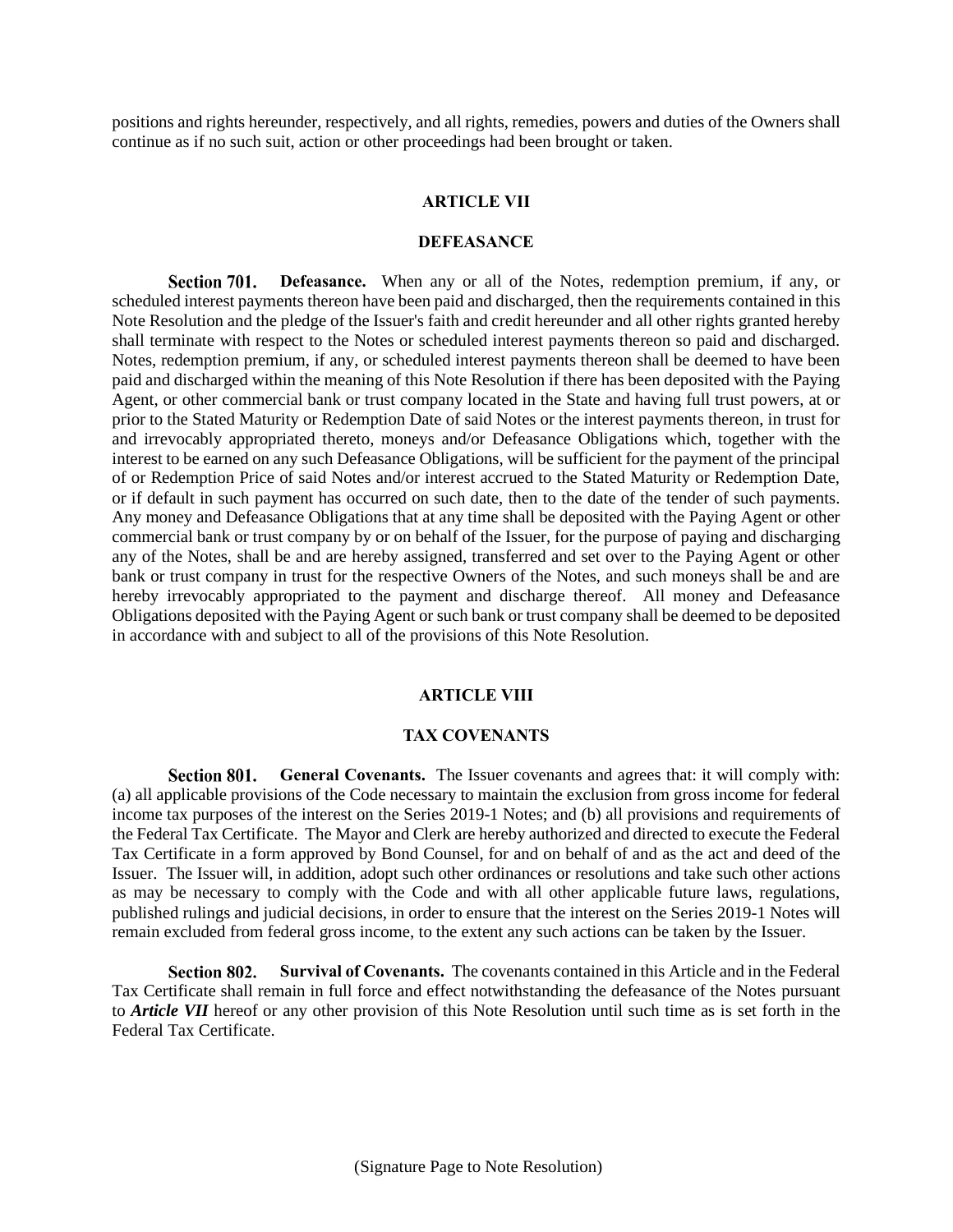#### **ARTICLE IX**

# **CONTINUING DISCLOSURE REQUIREMENTS**

Section 901. **Disclosure Requirements.** The Issuer hereby covenants with the Purchaser and the Beneficial Owners to provide and disseminate such information as is required by the SEC Rule and as further set forth in the Disclosure Undertaking, the provisions of which are incorporated herein by reference. Such covenant shall be for the benefit of and enforceable by the Purchaser and the Beneficial Owners.

**Failure to Comply with Continuing Disclosure Requirements.** In the event the Section 902. Issuer fails to comply in a timely manner with its covenants contained in the preceding section, the Purchaser and/or any Beneficial Owner may make demand for such compliance by written notice to the Issuer. In the event the Issuer does not remedy such noncompliance within 10 days of receipt of such written notice, the Purchaser or any Beneficial Owner may in its discretion, without notice or demand, proceed to enforce compliance by a suit or suits in equity for the specific performance of such covenant or agreement contained in the preceding section or for the enforcement of any other appropriate legal or equitable remedy, as the Purchaser and/or any Beneficial Owner shall deem effectual to protect and enforce any of the duties of the Issuer under such preceding section.

## **ARTICLE X**

#### **MISCELLANEOUS PROVISIONS**

**Section 1001.** Annual Audit. Annually, promptly after the end of the Fiscal Year, the Issuer will cause an audit to be made of the financial statements of the Issuer for the preceding Fiscal Year by an Independent Accountant. Within 30 days after the completion of each such audit, a copy thereof shall be filed in the office of the Clerk. Such audit shall at all times during the usual business hours be open to the examination and inspection by any taxpayer, any Owner of any of the Notes, or by anyone acting for or on behalf of such taxpayer or Owner. Upon payment of the reasonable cost of preparing and mailing the same, a copy of any annual audit will, upon request, be sent to any Owner or prospective Owner. As soon as possible after the completion of the annual audit, the Governing Body shall review such audit, and if the audit discloses that proper provision has not been made for all of the requirements of this Note Resolution, the Issuer shall promptly cure such deficiency.

**Section 1002.** Amendments. The rights and duties of the Issuer and the Owners, and the terms and provisions of the Notes or of this Note Resolution, may be amended or modified at any time in any respect by resolution or ordinance of the Issuer with the written consent of the Owners of not less than a majority in principal amount of the Notes then Outstanding, such consent to be evidenced by an instrument or instruments executed by such Owners and duly acknowledged or proved in the manner of a deed to be recorded, and such instrument or instruments shall be filed with the Clerk, but no such modification or alteration shall:

(a) Extend the maturity of any payment of principal or interest due upon any Note;

(b) effect a reduction in the amount which the Issuer is required to pay as principal of or interest on any Note;

(c) permit preference or priority of any Note over any other Note; or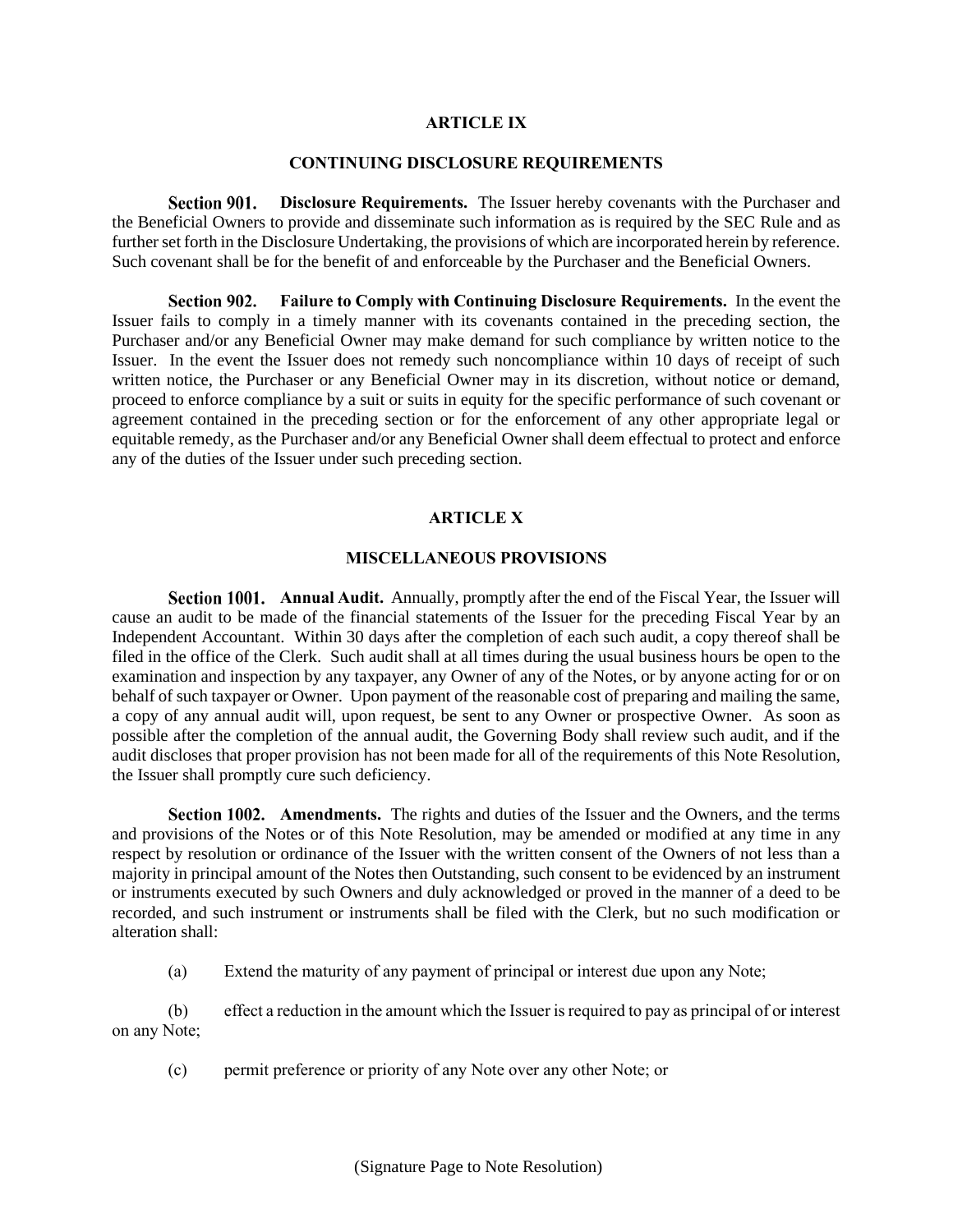reduce the percentage in principal amount of Notes required for the written consent to any modification or alteration of the provisions of this Note Resolution.

Any provision of the Notes or of this Note Resolution may, however, be amended or modified by resolution or ordinance duly adopted by the governing body of the Issuer at any time in any legal respect with the written consent of the Owners of all of the Notes at the time Outstanding.

Without notice to or the consent of any Owners, the Issuer may amend or supplement this Note Resolution for the purpose of curing any formal defect, omission, inconsistency or ambiguity herein, to grant to or confer upon the Owners any additional rights, remedies, powers or authority that may lawfully be granted to or conferred upon the Owners, to more precisely identify the Improvements, to reallocate proceeds of the Notes among Improvements, to provide for Substitute Improvements, to conform this Note Resolution to the Code or future applicable federal law concerning tax-exempt obligations, or in connection with any other change therein which is not materially adverse to the interests of the Owners.

Every amendment or modification of the provisions of the Notes or of this Note Resolution, to which the written consent of the Owners is given, as above provided, shall be expressed in a resolution or ordinance adopted by the governing body of the Issuer amending or supplementing the provisions of this Note Resolution and shall be deemed to be a part of this Note Resolution. A certified copy of every such amendatory or supplemental resolution or ordinance, if any, and a certified copy of this Note Resolution shall always be kept on file in the office of the Clerk, and shall be made available for inspection by the Owner of any Note or a prospective purchaser or owner of any Note authorized by this Note Resolution, and upon payment of the reasonable cost of preparing the same, a certified copy of any such amendatory or supplemental resolution or ordinance or of this Note Resolution will be sent by the Clerk to any such Owner or prospective Owner.

Any and all modifications made in the manner hereinabove provided shall not become effective until there has been filed with the Clerk a copy of the resolution or ordinance of the Issuer hereinabove provided for, duly certified, as well as proof of any required consent to such modification by the Owners of the Notes then Outstanding. It shall not be necessary to note on any of the Outstanding Notes any reference to such amendment or modification.

The Issuer shall furnish to the Paying Agent a copy of any amendment to the Notes or this Note Resolution which affects the duties or obligations of the Paying Agent under this Note Resolution.

**Section 1003.** Notices, Consents and Other Instruments by Owners. Any notice, consent, request, direction, approval or other instrument to be signed and executed by the Owners may be in any number of concurrent writings of similar tenor and may be signed or executed by such Owners in person or by agent appointed in writing. Proof of the execution of any such instrument or of the writing appointing any such agent and of the ownership of Notes, if made in the following manner, shall be sufficient for any of the purposes of this Note Resolution, and shall be conclusive in favor of the Issuer and the Paying Agent with regard to any action taken, suffered or omitted under any such instrument, namely:

(a) The fact and date of the execution by any person of any such instrument may be proved by a certificate of any officer in any jurisdiction who by law has power to take acknowledgments within such jurisdiction that the person signing such instrument acknowledged before such officer the execution thereof, or by affidavit of any witness to such execution.

(b) The fact of ownership of Notes, the amount or amounts, numbers and other identification of Notes, and the date of holding the same shall be proved by the Note Register.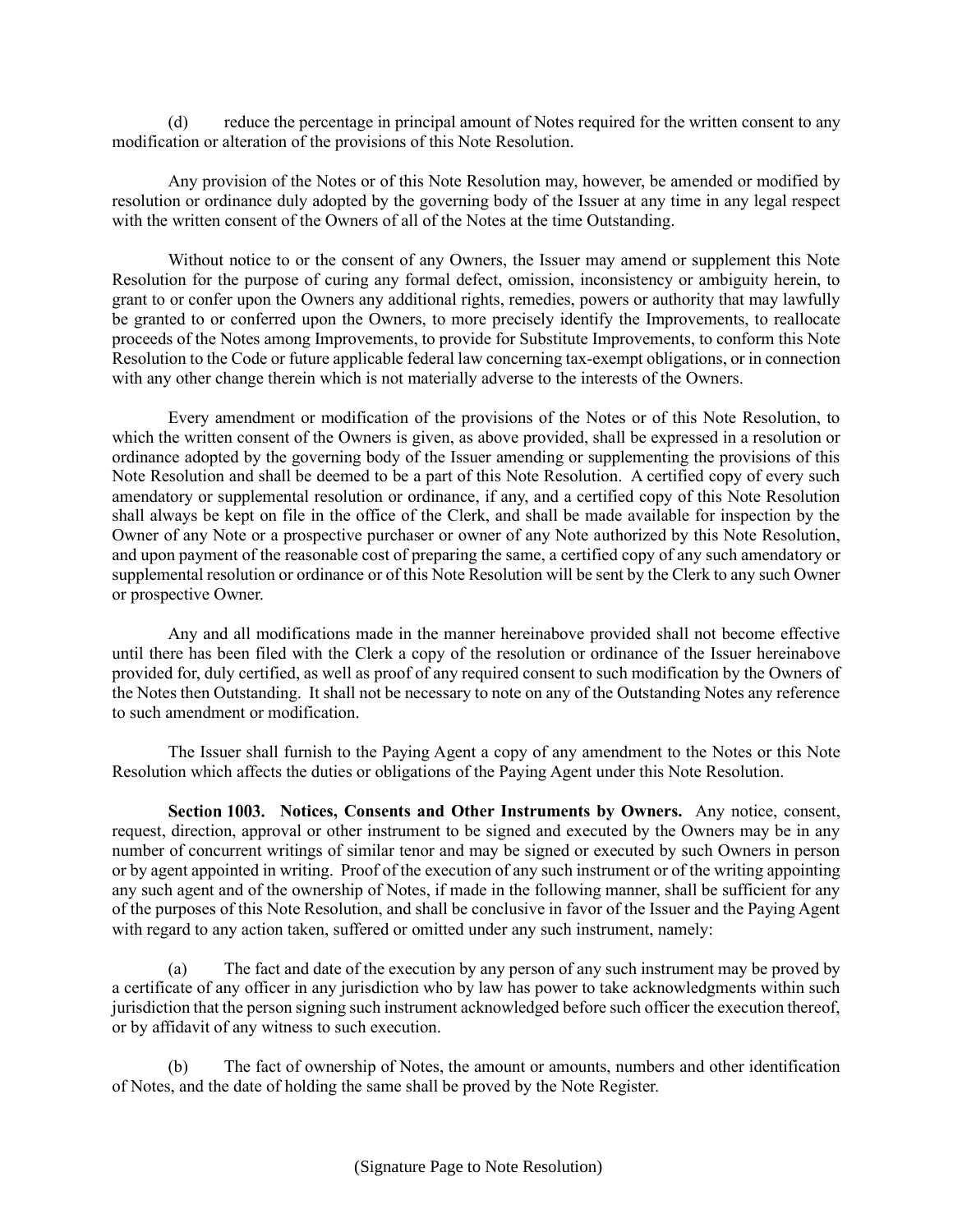In determining whether the Owners of the requisite principal amount of Notes Outstanding have given any request, demand, authorization, direction, notice, consent or waiver under this Note Resolution, Notes owned by the Issuer shall be disregarded and deemed not to be Outstanding under this Note Resolution, except that, in determining whether the Owners shall be protected in relying upon any such request, demand, authorization, direction, notice, consent or waiver, only Notes which the Owners know to be so owned shall be so disregarded. Notwithstanding the foregoing, Notes so owned which have been pledged in good faith shall not be disregarded as aforesaid if the pledgee establishes to the satisfaction of the Owners the pledgee's right so to act with respect to such Notes and that the pledgee is not the Issuer.

**Section 1004.** Notices. Any notice, request, complaint, demand or other communication required or desired to be given or filed under this Note Resolution shall be in writing, given to the Notice Representative at the Notice Address and shall be deemed duly given or filed if the same shall be: (a) duly mailed by registered or certified mail, postage prepaid; or (b) communicated via fax, with electronic or telephonic confirmation of receipt. Copies of such notices shall also be given to the Paying Agent. The Issuer, the Paying Agent and the Purchaser may from time to time designate, by notice given hereunder to the others of such parties, such other address to which subsequent notices, certificates or other communications shall be sent.

All notices given by: (a) certified or registered mail as aforesaid shall be deemed duly given as of the date they are so mailed; (b) fax as aforesaid shall be deemed duly given as of the date of confirmation of receipt. If, because of the temporary or permanent suspension of regular mail service or for any other reason, it is impossible or impractical to mail any notice in the manner herein provided, then such other form of notice as shall be made with the approval of the Paying Agent shall constitute a sufficient notice.

**Section 1005. Electronic Transactions.** The issuance of the Notes and the transactions related thereto and described herein may be conducted and documents may be stored by electronic means.

**Section 1006.** Further Authority. The officers and officials of the Issuer, including the Mayor and Clerk, are hereby authorized and directed to execute all documents and take such actions as they may deem necessary or advisable in order to carry out and perform the purposes of this Note Resolution and to make ministerial alterations, changes or additions in the foregoing agreements, statements, instruments and other documents herein approved, authorized and confirmed which they may approve, and the execution or taking of such action shall be conclusive evidence of such necessity or advisability.

**Section 1007.** Severability. If any section or other part of this Note Resolution, whether large or small, is for any reason held invalid, the invalidity thereof shall not affect the validity of the other provisions of this Note Resolution.

**Section 1008.** Governing Law. This Note Resolution shall be governed exclusively by and construed in accordance with the applicable laws of the State.

**Section 1009.** Effective Date. This Note Resolution shall take effect and be in full force from and after its adoption by the governing body of the Issuer.

**ADOPTED** by the Governing Body on November 26, 2019.

(SEAL)

Jamey Blubaugh, Mayor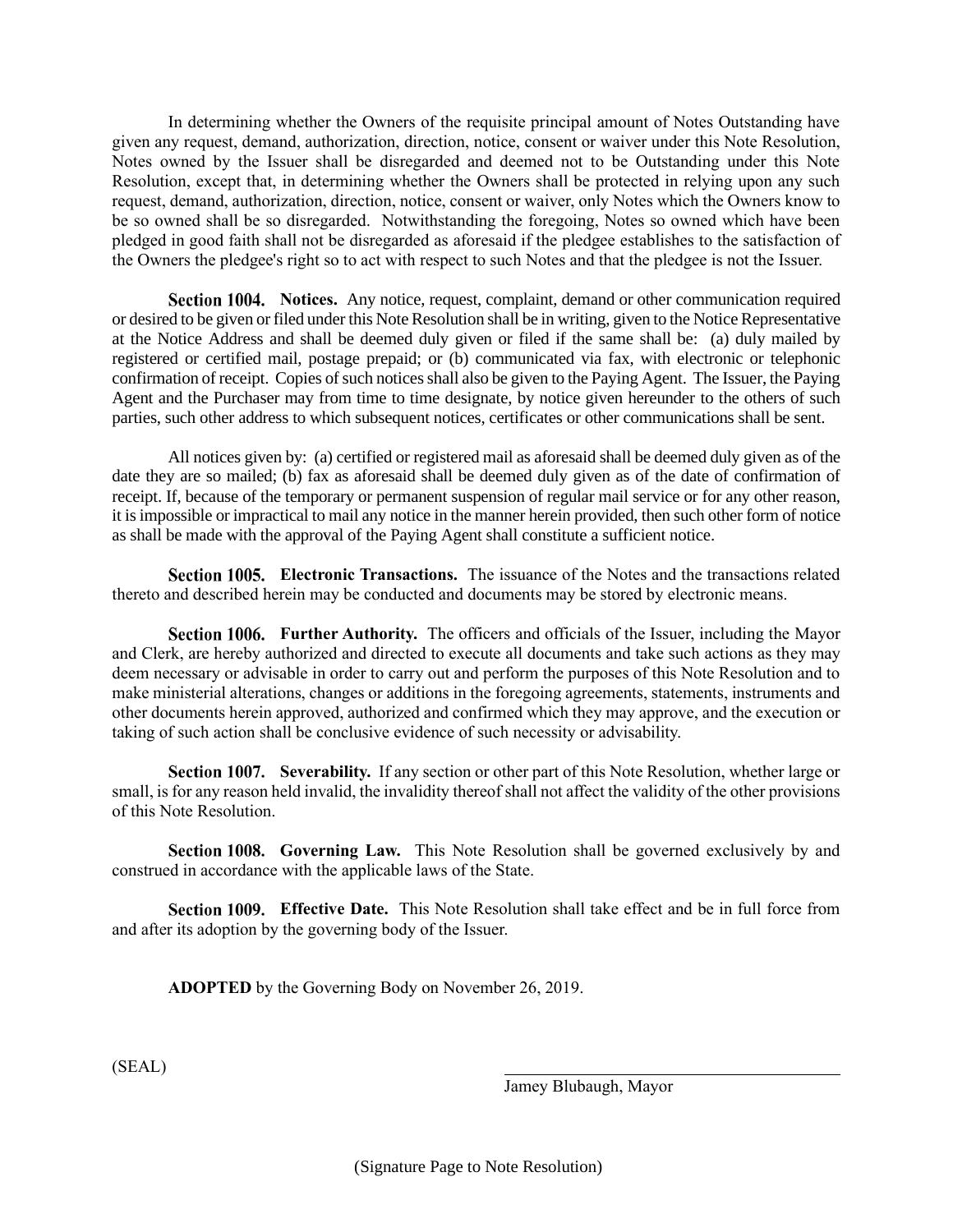ATTEST:

Lorie Devaney, Clerk

# **CERTIFICATE**

I hereby certify that the above and foregoing is a true and correct copy of the Note Resolution of the Issuer adopted by the governing body on November 26, 2019, as the same appears of record in my office.

DATED: November 26, 2019.

Lorie Devaney, Clerk

[BALANCE OF THIS PAGE INTENTIONALLY LEFT BLANK]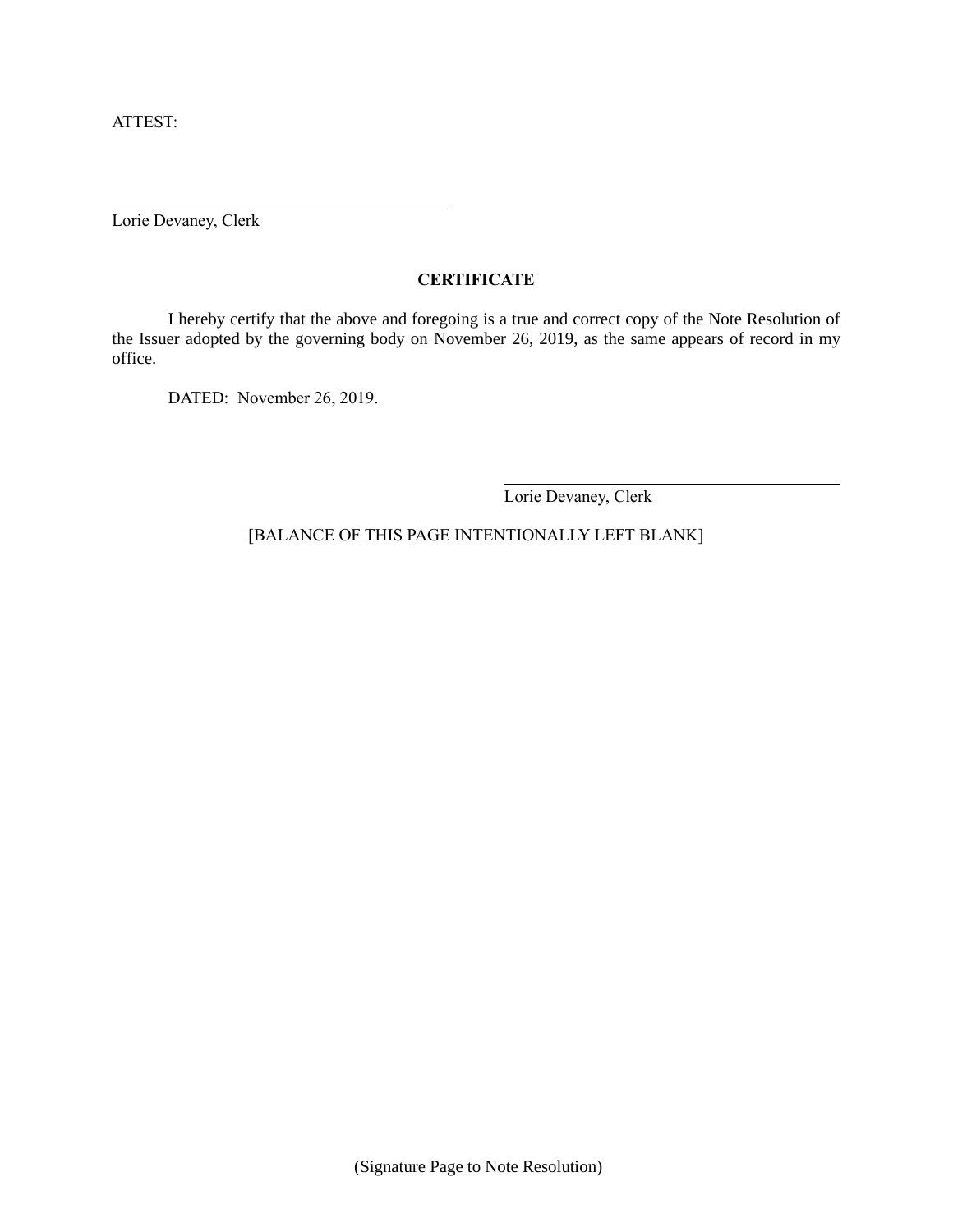## *EXHIBIT A* **(FORM OF NOTES)**

## **REGISTERED REGISTERED NUMBER \_\_\_\_ \$**

**Unless this certificate is presented by an authorized representative of The Depository Trust Company, a New York Corporation ("DTC"), to the Issuer or its agent for registration of transfer, exchange or payment, and any certificate issued is registered in the name of Cede & Co. or in such other name as is requested by an authorized representative of DTC (and any payment is made to Cede & Co. or to such other entity as is requested by an authorized representative of DTC), ANY TRANSFER, PLEDGE OR OTHER USE HEREOF FOR VALUE OR OTHERWISE BY OR TO ANY PERSON IS WRONGFUL inasmuch as the registered owner hereof, Cede & Co., has an interest herein.**

# **UNITED STATES OF AMERICA STATE OF KANSAS COUNTY OF SEDGWICK CITY OF GODDARD GENERAL OBLIGATION TEMPORARY NOTE SERIES 2019-1**

| <b>Interest</b> | <b>Maturity</b> | <b>Dated</b>            | CUSIP: |
|-----------------|-----------------|-------------------------|--------|
| Rate:           | <b>Date:</b>    | Date: December 18, 2019 |        |

## **REGISTERED OWNER:**

#### **PRINCIPAL AMOUNT:**

**KNOW ALL PERSONS BY THESE PRESENTS:** That the City of Goddard, in the County of Sedgwick, State of Kansas (the "Issuer"), for value received, hereby acknowledges itself to be indebted and promises to pay to the Registered Owner shown above, or registered assigns, but solely from the source and in the manner herein specified, the Principal Amount shown above on the Maturity Date shown above, unless called for redemption prior to said Maturity Date, and to pay interest thereon at the Interest Rate per annum shown above (computed on the basis of a 360-day year of twelve 30-day months), from the Dated Date shown above, or from the most recent date to which interest has been paid or duly provided for, payable semiannually on June 1 and December 1 of each year, commencing June 1, 2020 (the "Interest Payment Dates"), until the Principal Amount has been paid.

**Method and Place of Payment.** The principal or redemption price of this Note shall be paid at maturity or upon earlier redemption to the person in whose name this Note is registered at the maturity or redemption date thereof, upon presentation and surrender of this Note at the principal office of the Treasurer of the State of Kansas, Topeka, Kansas (the "Paying Agent" and "Note Registrar"). The interest payable on this Note on any Interest Payment Date shall be paid to the person in whose name this Note is registered on the registration books maintained by the Note Registrar at the close of business on the Record Date(s) for such interest, which shall be the 15th day (whether or not a business day) of the calendar month next preceding the Interest Payment Date. Such interest shall be payable (a) by check or draft mailed by the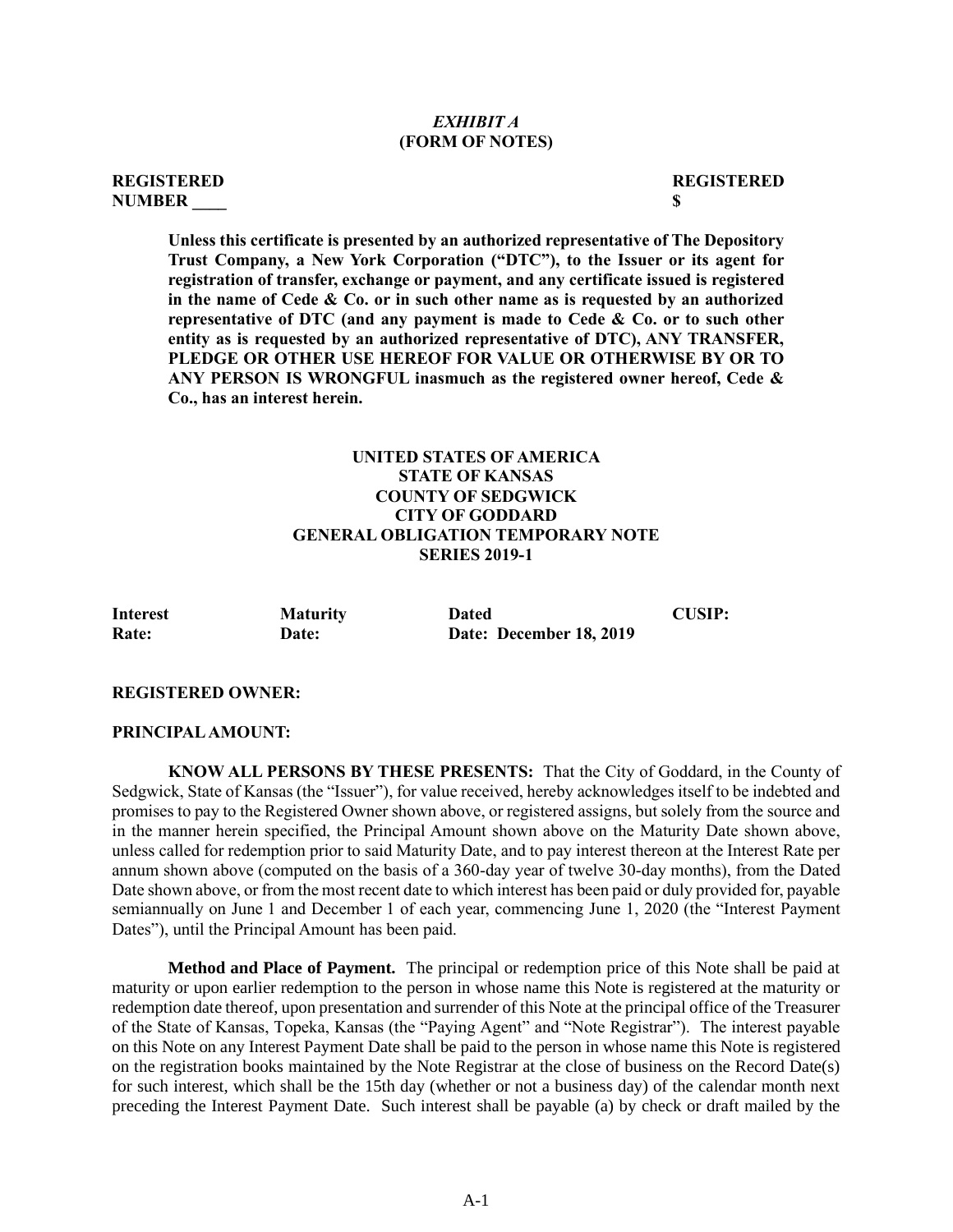Paying Agent to the address of such Registered Owner shown on the Note Register or at such other address as is furnished to the Paying Agent in writing by such Registered Owner; or (b) in the case of an interest payment to Cede & Co., by electronic transfer to such Owner upon written notice given to the Note Registrar by such Registered Owner, not less than 15 days prior to the Record Date for such interest, containing the electronic transfer instructions including the bank, ABA routing number and account number to which such Registered Owner wishes to have such transfer directed. The principal or redemption price of and interest on the Notes shall be payable in any coin or currency that, on the respective dates of payment thereof, is legal tender for the payment of public and private debts. Interest not punctually paid will be paid in the manner established in the within defined Note Resolution.

**Definitions.** Capitalized terms used herein and not otherwise defined herein shall have the meanings assigned to such terms in the hereinafter defined Note Resolution.

# **ADDITIONAL PROVISIONS OF THIS NOTE ARE CONTINUED ON THE REVERSE HEREOF AND SHALL FOR ALL PURPOSES HAVE THE SAME EFFECT AS THOUGH FULLY SET FORTH AT THIS PLACE.**

**Authentication.** This Note shall not be valid or become obligatory for any purpose or be entitled to any security or benefit under the hereinafter defined Note Resolution until the Certificate of Authentication and Registration hereon shall have been lawfully executed by the Note Registrar.

**IT IS HEREBY DECLARED AND CERTIFIED** that all acts, conditions, and things required to be done and to exist precedent to and in the issuance of this Note have been properly done and performed and do exist in due and regular form and manner as required by the Constitution and laws of the State of Kansas, and that the total indebtedness of the Issuer, including this series of notes, does not exceed any constitutional or statutory limitation.

**IN WITNESS WHEREOF**, the Issuer has caused this Note to be executed by the manual or facsimile signature of its Mayor and attested by the manual or facsimile signature of its Clerk, and its seal to be affixed hereto or imprinted hereon.

# **CITY OF GODDARD, KANSAS**

(Facsimile Seal) By: <u>(manual or facsimile</u>) Mayor

ATTEST:

By: (manual or facsimile) Clerk

This General Obligation Temporary Note shall not be negotiable unless and until countersigned below following registration by the Treasurer of the State of Kansas.

| (Facsimile Seal) | Bv: | (manual or facsimile) |
|------------------|-----|-----------------------|
|                  |     | 21erk                 |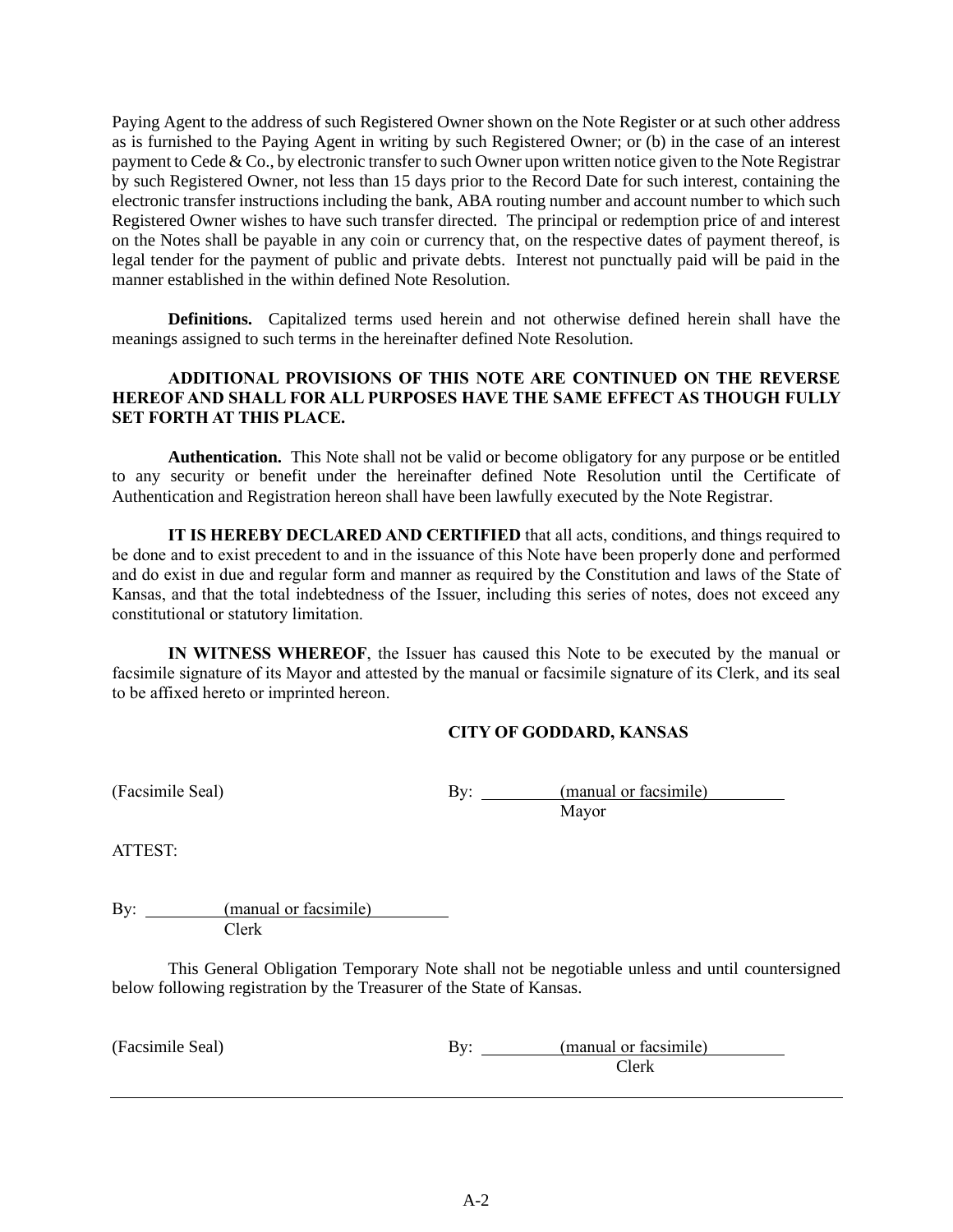## **CERTIFICATE OF AUTHENTICATION AND REGISTRATION**

This Note is one of a series of General Obligation Temporary Notes, Series 2019-1, of the City of Goddard, Kansas, described in the within-mentioned Note Resolution.

Registration Date:

Office of the State Treasurer, Topeka, Kansas, as Note Registrar and Paying Agent

By:

Registration Number:

## (FORM OF REVERSE SIDE OF NOTE)

## **ADDITIONAL PROVISIONS**

**Authorization of Notes.** This Note is one of an authorized series of Notes of the Issuer designated "General Obligation Temporary Notes, Series 2019-1," aggregating the principal amount of \$6,310,000 (the "Notes") issued for the purposes set forth in the Resolution of the Issuer authorizing the issuance of the Notes (the "Note Resolution"). The Notes are issued by the authority of and in full compliance with the provisions, restrictions and limitations of the Constitution and laws of the State of Kansas, including K.S.A. 10-123, K.S.A. 12-6a01 *et seq.*, as amended, and all other provisions of the laws of the State of Kansas applicable thereto.

**General Obligations.** The Notes constitute general obligations of the Issuer payable as to both principal and interest from the proceeds of general obligation bonds of the Issuer, and if not so paid, from ad valorem taxes which may be levied without limitation as to rate or amount upon all the taxable tangible property, real and personal, within the territorial limits of the Issuer. The full faith, credit and resources of the Issuer are hereby pledged for the payment of the principal of and interest on this Note and the issue of which it is a part as the same respectively become due.

**Redemption Prior to Maturity.** The Notes are not subject to redemption prior to maturity.

**Book-Entry System***.* The Notes are being issued by means of a book-entry system with no physical distribution of note certificates to be made except as provided in the Note Resolution. One Note certificate with respect to each date on which the Notes are stated to mature or with respect to each form of Notes, registered in the nominee name of the Securities Depository, is being issued and required to be deposited with the Securities Depository and immobilized in its custody. The book-entry system will evidence positions held in the Notes by the Securities Depository's participants, beneficial ownership of the Notes in Authorized Denominations being evidenced in the records of such participants. Transfers of ownership shall be effected on the records of the Securities Depository and its participants pursuant to rules and procedures established by the Securities Depository and its participants. The Issuer and the Note Registrar will recognize the Securities Depository nominee, while the Registered Owner of this Note, as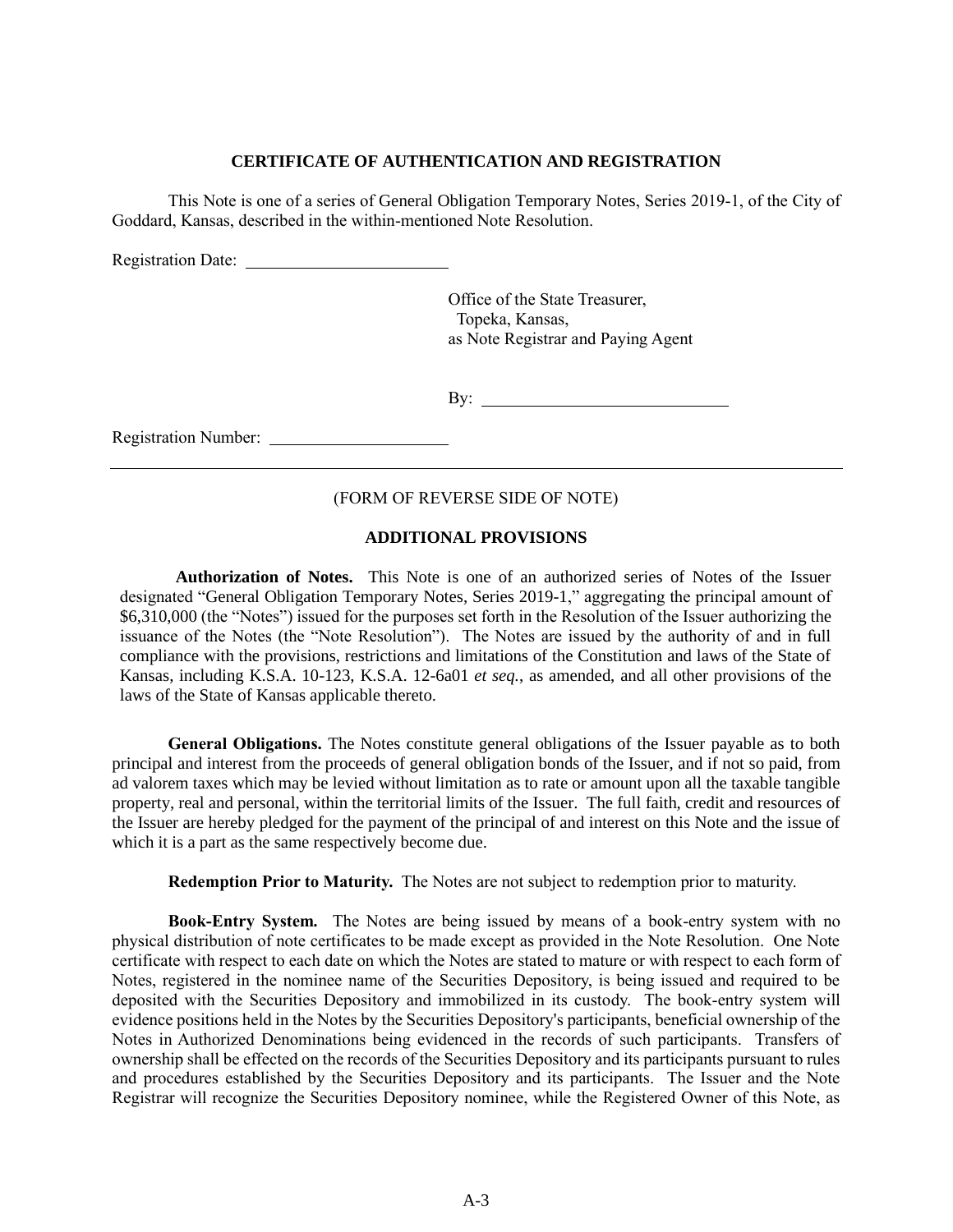the owner of this Note for all purposes, including (i) payments of principal of, and redemption premium, if any, and interest on, this Note, (ii) notices and (iii) voting. Transfer of principal, interest and any redemption premium payments to participants of the Securities Depository, and transfer of principal, interest and any redemption premium payments to beneficial owners of the Notes by participants of the Securities Depository will be the responsibility of such participants and other nominees of such beneficial owners. The Issuer and the Note Registrar will not be responsible or liable for such transfers of payments or for maintaining, supervising or reviewing the records maintained by the Securities Depository, the Securities Depository nominee, its participants or persons acting through such participants. While the Securities Depository nominee is the owner of this Note, notwithstanding the provision hereinabove contained, payments of principal of, redemption premium, if any, and interest on this Note shall be made in accordance with existing arrangements among the Issuer, the Note Registrar and the Securities Depository.

**Transfer and Exchange***.* **EXCEPT AS OTHERWISE PROVIDED IN THE NOTE RESOLUTION, THIS GLOBAL NOTE MAY BE TRANSFERRED, IN WHOLE BUT NOT IN PART, ONLY TO ANOTHER NOMINEE OF THE SECURITIES DEPOSITORY OR TO A SUCCESSOR SECURITIES DEPOSITORY OR TO A NOMINEE OF A SUCCESSOR SECURITIES DEPOSITORY**. This Note may be transferred or exchanged, as provided in the Note Resolution, only on the Note Register kept for that purpose at the principal office of the Note Registrar, upon surrender of this Note together with a written instrument of transfer or authorization for exchange satisfactory to the Note Registrar duly executed by the Registered Owner or the Registered Owner's duly authorized agent, and thereupon a new Note or Notes in any Authorized Denomination of the same maturity and in the same aggregate principal amount shall be issued to the transferee in exchange therefor as provided in the Note Resolution and upon payment of the charges therein prescribed. The Issuer shall pay all costs incurred in connection with the issuance, payment and initial registration of the Notes and the cost of a reasonable supply of note blanks. The Issuer and the Paying Agent may deem and treat the person in whose name this Note is registered on the Note Register as the absolute owner hereof for the purpose of receiving payment of, or on account of, the principal or redemption price hereof and interest due hereon and for all other purposes. The Notes are issued in fully registered form in Authorized Denominations.

## **LEGAL OPINION**

The following is a true and correct copy of the approving legal opinion of Gilmore & Bell, P.C., Bond Counsel, which was dated and issued as of the date of original issuance and delivery of such Notes:

## **GILMORE & BELL, P.C.**

Attorneys at Law 100 N. Main Suite 800 Wichita, Kansas 67202

(PRINTED LEGAL OPINION)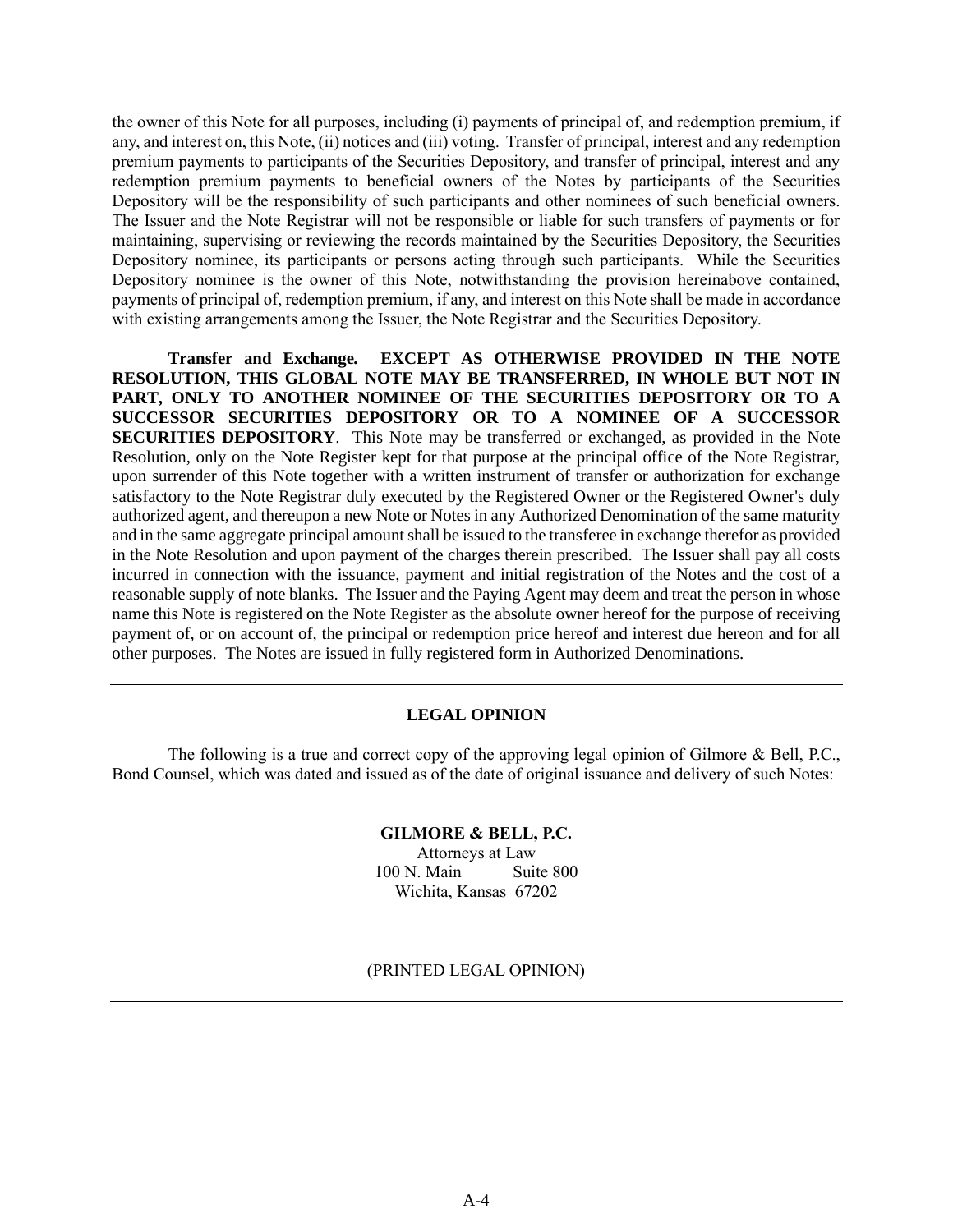# **NOTE ASSIGNMENT**

FOR VALUE RECEIVED, the undersigned do(es) hereby sell, assign and transfer to

 $\mathcal{L}_\text{max}$  and the contract of the contract of the contract of the contract of the contract of the contract of (Name and Address)

(Social Security or Taxpayer Identification No.)

the Note to which this assignment is affixed in the outstanding principal amount of \$ , standing in the name of the undersigned on the books of the Note Registrar. The undersigned do(es) hereby irrevocably constitute and appoint and appoint as agent to transfer said Note on the books of said Note Registrar with full power of substitution in the premises.

**Dated** 

Name

Social Security or Taxpayer Identification No.

Signature (Sign here exactly as name(s) appear on the face of Certificate)

Signature guarantee:

By

# **CERTIFICATE OF CLERK**

STATE OF KANSAS (1) ) SS.

COUNTY OF SEDGWICK )

The undersigned, Clerk of the City of Goddard, Kansas, does hereby certify that the within Note has been duly registered in my office according to law as of December 18, 2019.

WITNESS my hand and official seal.

(Facsimile Seal) (facsimile) Clerk